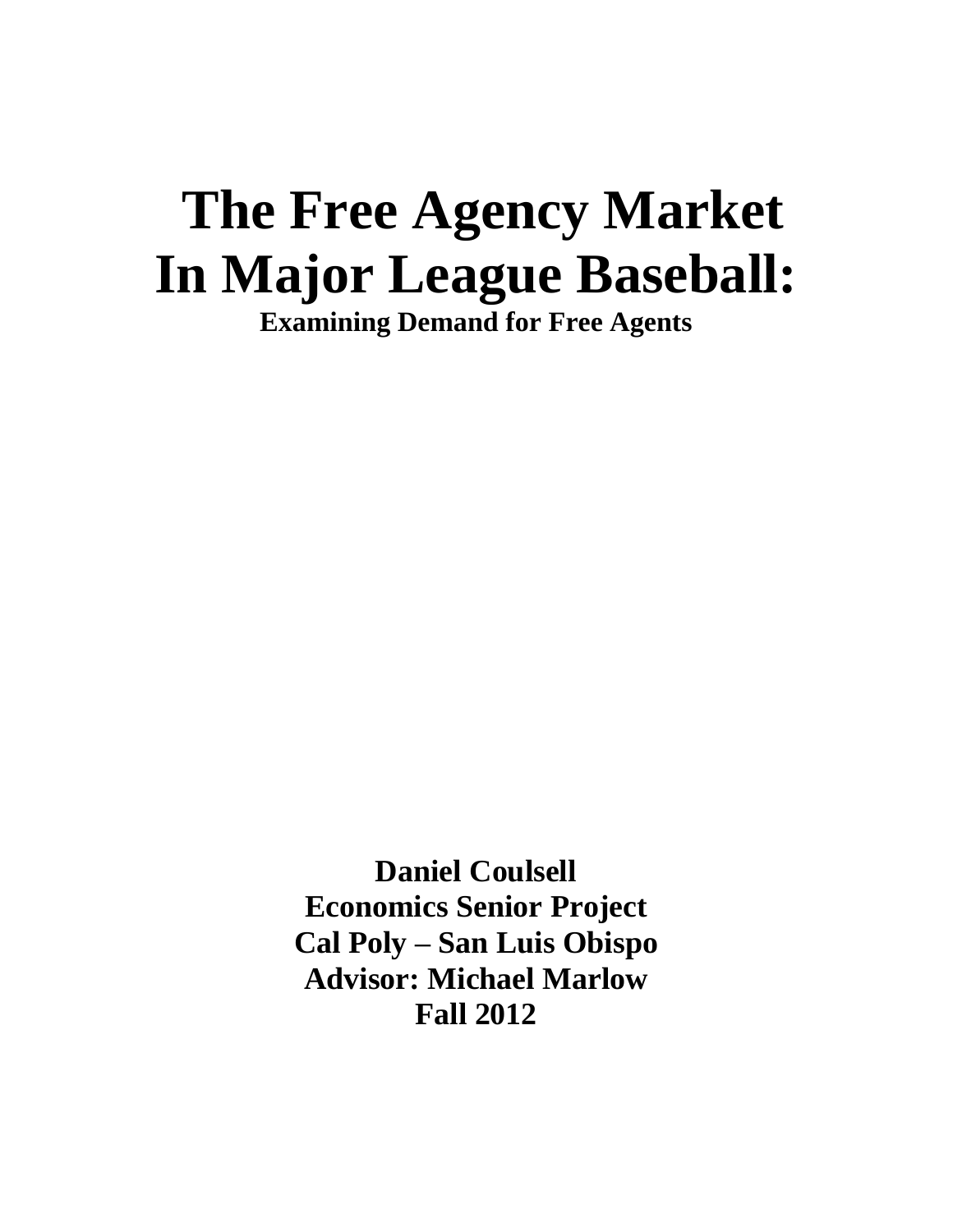# **Abstract**

This paper looks at the question of how much demand there is for a specific player in the Major League Baseball free agency market. In this very unique market, General Managers must ask themselves what other teams they are competing against to get the services of a certain player. Then, once they do figure out who they are competing against, is the cost just too high for their team. By using WAR as the main variable to determine a player's worth to a team, it can be observed how much of an increase in productivity to a certain ball club can be obtained by signing the free agent. Then using information on how much a certain team values the increase in one unit of war, projected demand can be examined for each baseball team. This model can be used to predict demand for certain free agents and then their probable destinations.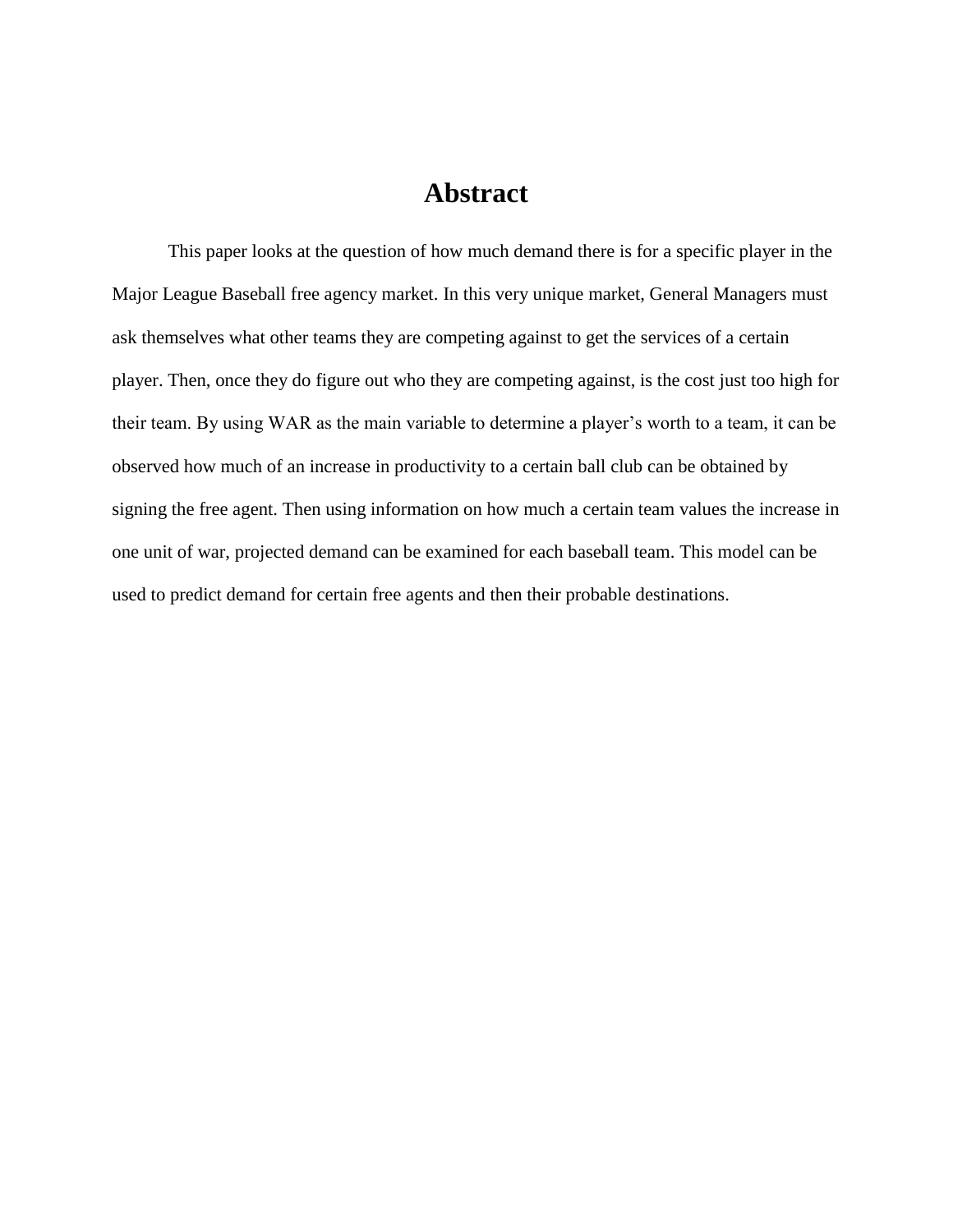# **Table of Contents**

| 29 |
|----|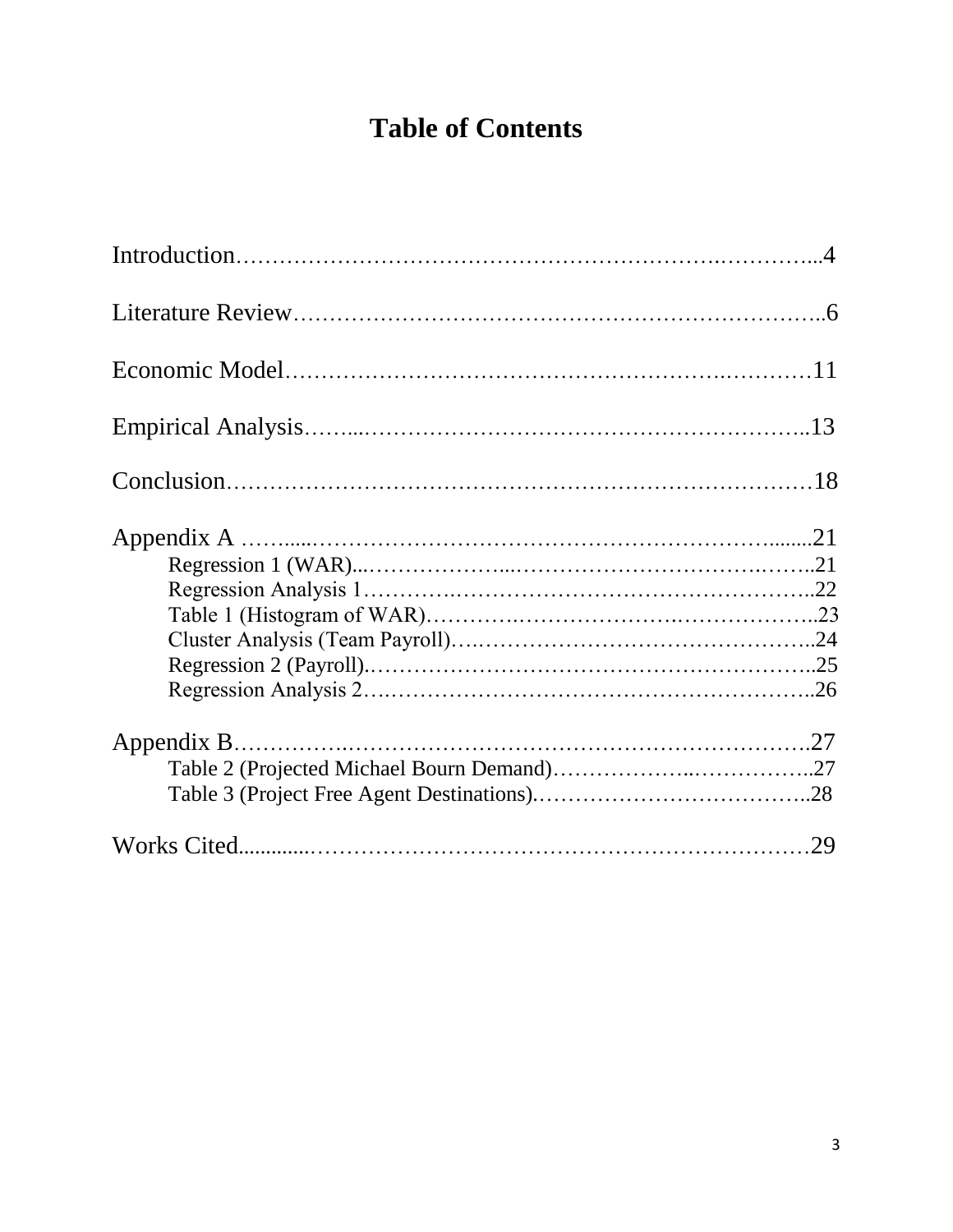# **Introduction**

In a day when the Los Angeles Dodgers franchise sells for 2.15 billion dollars (espn.com), there is a great demand from owners of Major League Baseball (MLB) teams to put together competitive lineup. The job of putting together these competitive teams is given to the General Manager, which they must also deal with the problem of not overpaying for players. In the MLB, there is no salary cap, which means owners of teams are free to spend whatever the feel like, and teams with low budgets are forced to compete with teams which have deep pockets. For other owners, there is a strict cap on the amount of money that they have available to pay players and place a strict limit on the pay roll that their general managers can use to put together the best team possible. These owners will still expect to compete, and even beat these unlimited payroll teams. The question is how is this even possible when wealthy teams can buy the best players in the Free Agency market?

In 2011, the film "Money Ball" was released and introduced everyone into the young field of Sabermetrics. Sabermetrics is a field of study where baseball is broken down and examined by numbers and not just by the old fashion "eye test" to determine how talented a player was. The movie focused on the general manager of the Oakland Athletics, Billy Bean, and his attempt to put together competitive teams. Bean did this by choosing players based on the numbers they produced, and not the by just signing perennial All Stars at a high cost because of the strict limit place on him on payroll by the owner. This year, the Oakland Athletics once again made the playoffs with the  $29<sup>th</sup>$  lowest payroll out of 30 teams. (USA Today) The question is how are the Athletics able to outperform teams like the New York Yankees with more than three times their own payroll?

To help answer this question, it is crucial to look at the free agent market where teams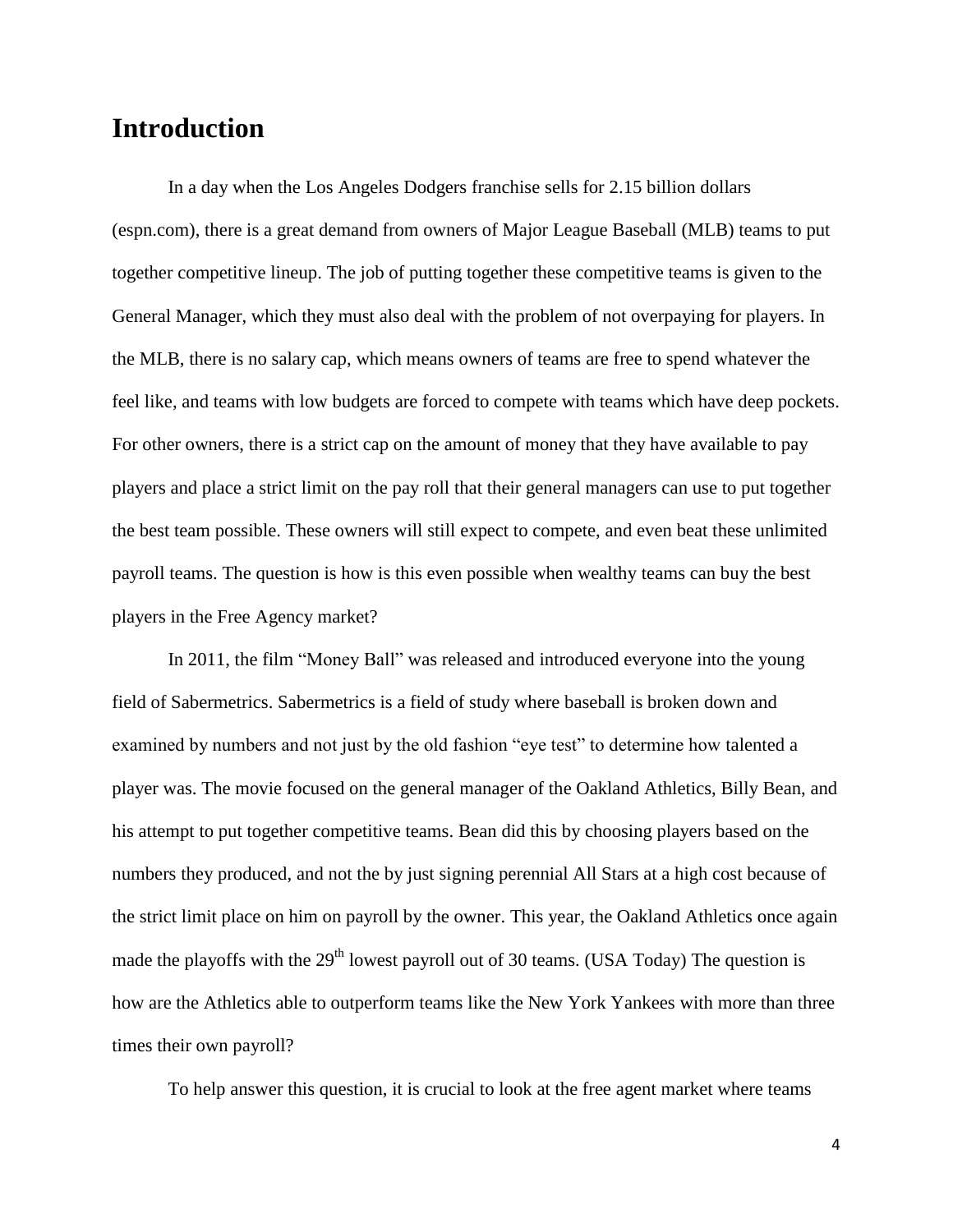can make the quickest and biggest changes to their lineups by signing available players in the free agency market. In the free agency market, general managers can chooses to sign whoever they want to try and upgrade certain positions in their current lineup to put together a winning team. The question comes down to how much a team is willing to pay for the players services and if there is another team who is willing to pay more.

Many papers have looked into the question if players are played too much based on their Marginal Revenue Product (MRP), what statistic is best for evaluating performance that leads to an increase in team win percentage, and if the free agent market has affected the distribution of talent amongst the teams. Very few have looked into the question on how to model demand for the free agents among the thirty major league ball clubs. Many general managers need to know who they are competing with, how many teams they might be competing with and what a team might be willing to offer. Then a general manager can make the decision to give a larger winning bid than other competing teams, or concede that the cost is too much for the free agent.

There is a lack of research that looks into the question of how well the statistic Wins Above Replacement (WAR) actually measures the on field performance of a player. This is most likely because it is relatively a new statistic that has only just started being mentioned in the past couple years. This statistic could be better than older statistics used by several other papers to determine how to measure a player's performance can affect a team's winning percentage. This paper will test to see how well WAR is in determining a team's win percentage and then use these results to look at demand for free agents.

The first step to solve this question would be to look at the available players on the free agent market and compare them to a team's current lineup to see how much of an increase in productivity there would be by signing the player. This will give a good understanding of which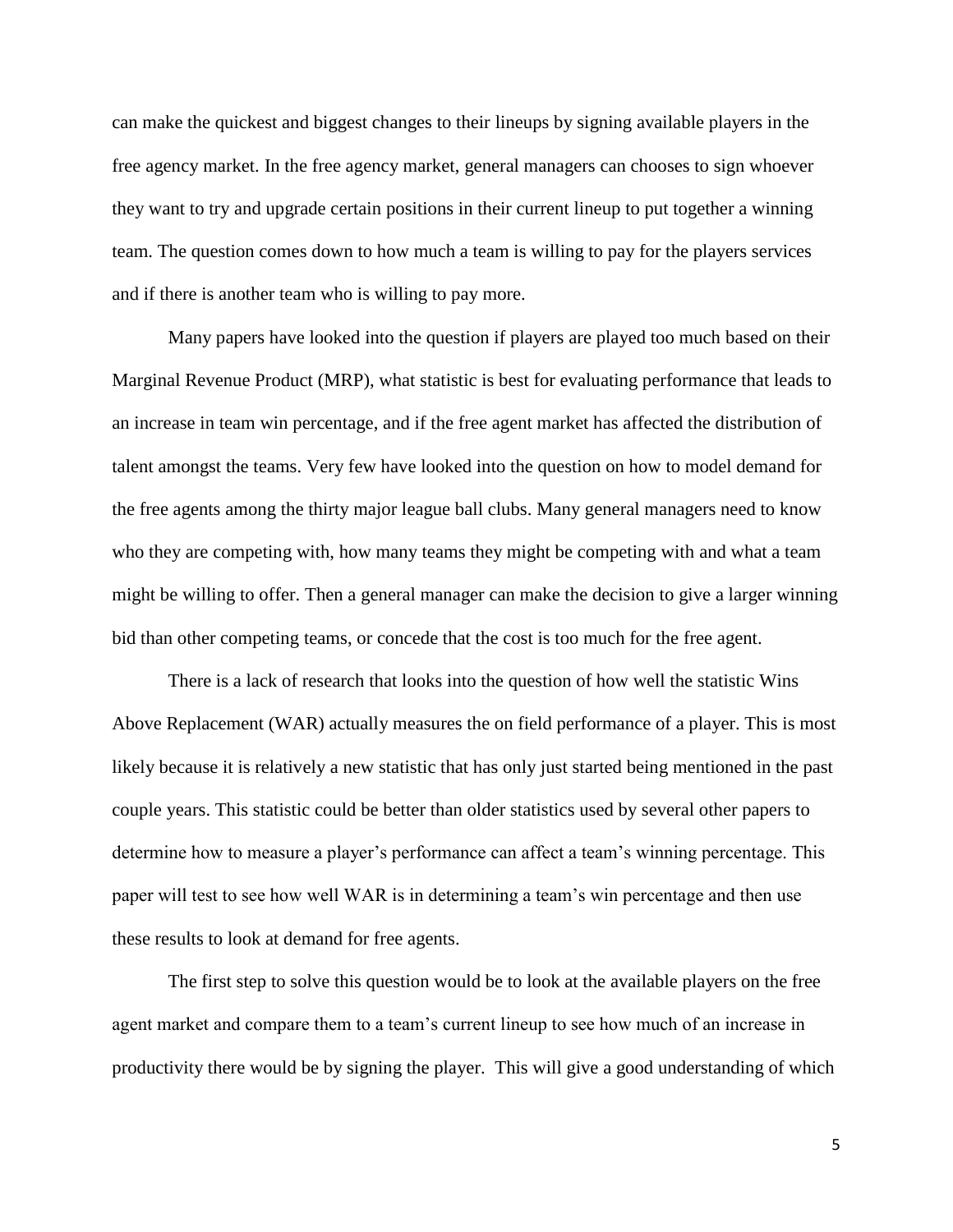players that will impact the teams the most. After that, determining what each team values the increase in productivity is and combining that with the increase in productivity will give a good approximation of the demand for the player for each team. Presuming the highest bidder will win the services, a team can then determine who is most likely sign the free agent and win their services.

# **Literature Review**

The modern free agency system in baseball did not start until 1973, mostly because of a player named Curt Flood who brought his case eventually to the Supreme Court to get rid of the reverse clause. The reverse clause made it so that players were property of a team and forced players to be stuck with one team until they were traded or released. Even in the case of when a player was traded, the new team also had rights to do whatever they wished with the player. Even though the Supreme Court voted in a 5-3 decision to keep the reverse clause in 1971, a baseball arbitrator two years later threw out the reverse clause and starter the modern day free agency. (History.com)

A player can become an unrestricted free agent after six years of major league service on a team's forty man roster and does not have a contract. All players who meet this requirement become part of the free agent market after the last game of the World Series. (MLB.com) The free agent market is a special type of market since Major League quality baseball players are considered to be a rare find and no two baseball players are exactly the same. The best way to describe this market is more like an auction style since every player is unique. (Rockerbie) Since every player is different in skill level and position, a normal supply and demand model would not be correct in analyzing this market. In an auction style model, we would assume that the top player at his position would go first followed by the second rated player and so on. In this type of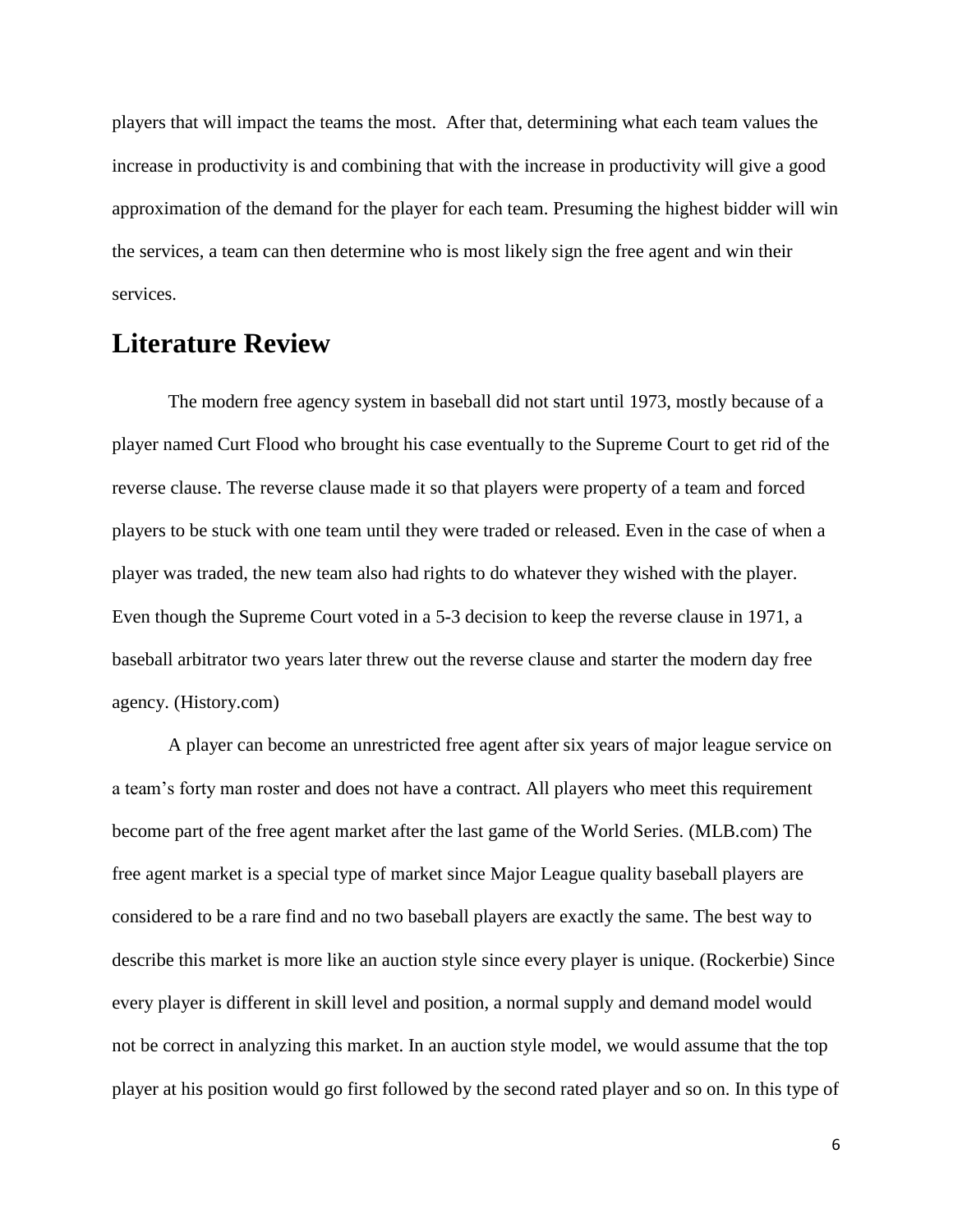market, teams place bids on players based on their evaluation of what a player is worth to their ball club.

The most debate on the subject of free agency comes on attempting to place this value on a player for each baseball team. Gerald W. Scully was one of the first to come up with a model to help determine the true worth of a player's production to a baseball team. The way Scully did this was to figure out the player's marginal (MRP). (Scully) The main variable that Scully used to evaluate a position player's value in 1974 was the statistic slugging percentage (SLG) which is a combination of batting average and power of a hitter. Scully then used strikeout to walk ratio (K/BB) to evaluate a pitcher's MRP to a team. The problem with slugging percentage is a good power hitter who hits a lot of homeruns and strikes out a lot could have a high slugging percentage but may not be desirable for a team because of the amount of strike outs. A pitcher can also have a bad strike out to walk ratio but still be a really good pitcher such as in the case with a "sinker ball" pitcher who relies on getting ground ball outs rather than striking out the batter.

One of the best research papers on determining the most important statistic for determining a team's winning percentage came from Adam Houser. Houser determined that for hitting, On-Base-Percentage (OBP) was the best offensive statistic and for pitchers it was Walks + Hits per Inning pitched (WHIP). Houser did not use variables such as stadium or if a team was in contention or not, which Scully used in his paper. Houser still leaves out some statistics that may play a role in determining a team's winning percentage such as defense. Even though Houser's paper is an improvement on Scully's analysis on what a player's true production to a team was, it still does not make it a perfect model for determining a team's win percentage.

While both OBP and WHIP are important measurements and are still used today to track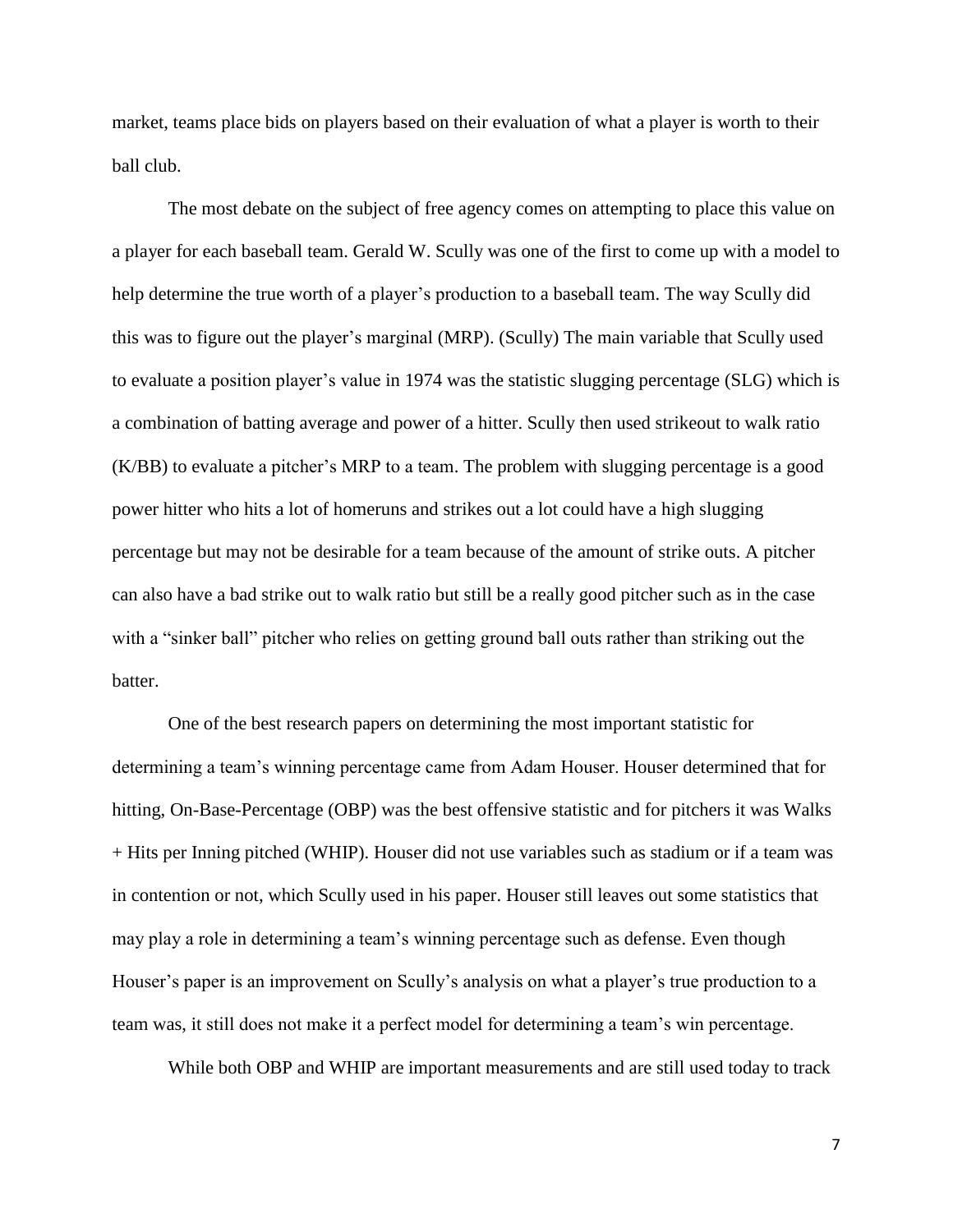player performance, one statistic, WAR is considered the best single statistic today to evaluate a player's performance. WAR is a statistic created by sabermetric baseball community in the past few years to sum up all of a player's contributions into one statistic. (Fangraphs.com) While OBP only takes into account for hitting performance for a team; WAR takes into account speed, hitting, and defense. WAR takes into account all of these different aspects of the game by using OBS, based on the league average to calculate this hitting portion of the statistic to determine how well a hitter is. WAR then uses stolen bases based on league average stolen base, amount of double plays hit into, and position constant to calculate the speed and defensive portions. WAR for pitchers is also calculated similarly by looking at WHIP, what their home baseball park is, and the quality of defense the pitcher plays for. (Baseball-Refrence.com)

WAR is by far one of the most complicated statistics used to measure a player's performance in the game a baseball, which takes into account more than just one aspect of the game. The way WAR works is that a replacement player from the bench of a team, or a top minor leaguer, has on average a WAR of zero. What that means is that a player with a WAR of zero will not help his team win any extra games. A player with a WAR of 3.5 will help his team win an extra 3.5 games more than a replacement player with a WAR of zero. This statistic is in effect a player's marginal product (MP) because it measures the increase in a team's winning percentage. The generally agreed upon team winning percentage with a WAR of zero would have a winning percentage of .380. (fangraphs.com)

With a good understanding of how to measure a player's worth, it is important to figure out how a player's performance affects the free agent market. In Rockerbie's paper for deciding if the quantity of players at a position affects salary in the free agency market, Rockerbie breaks the players down by position. The one difference is that he groups all outfielders into one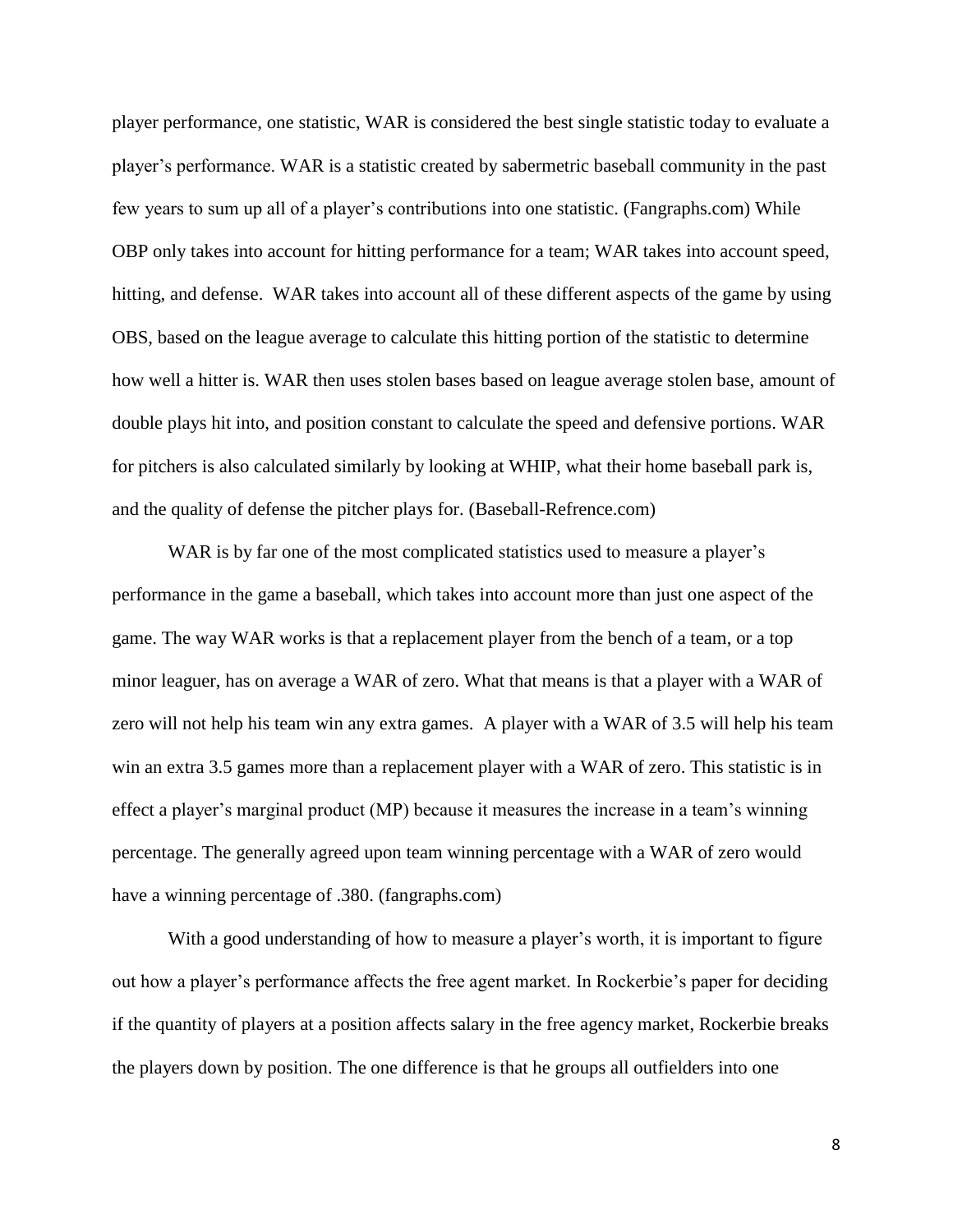category since all three positions are similar to play, and outfielders commonly move to different spots in the outfield. Rockerbie found that the supply of free agents at a specific position only increased the contracts offered slightly for catchers and short stops. All other positions besides short stop and catcher showed no significant change in salary base on the quantity of players available at that position in the free agent market. Since the supply of free agents only affected two positions slightly, the supply of free agents at a specific position in the free agency market will be ignored in this paper in determining the demand to help simplify the model. With a cleaner model, predictions will be easier to make predictions of the demand for the free agents.

There is also a lack of research done trying to determine demand for these players by teams in the free agent market. What makes one team value a player more than another team even though he has the same stats? Much research is done in determining a player's worth but not much in examining weaknesses of baseball teams and see how many teams might have the most interest for a certain player. Researchers seem to ignore the fact that teams do not have the same demand for players and some teams are willing to pay way more for certain players than others. The Oakland Athletics seem to be one of these teams that do not put a high value on an increased in performance with the  $2<sup>nd</sup>$  lowest payroll rather than the Boston Red Sox's which finished last in their division, but still had the  $3<sup>rd</sup>$  highest payroll in the MLB for the 2012 baseball season. Many researchers point out the fact that their marginal revenues (MR) are different which then in turn causes the amount they spend on salaries to be different.

One issue that will not be addressed in this paper is calculating MR for the ball clubs like done in papers such as Scully's, but rather using data on existing salaries and determining a player's MRP rather than data from revenues. Data on revenues of baseball clubs is very weak based on ticket sales and revenue sharing and it may be difficult to tell the true revenue of a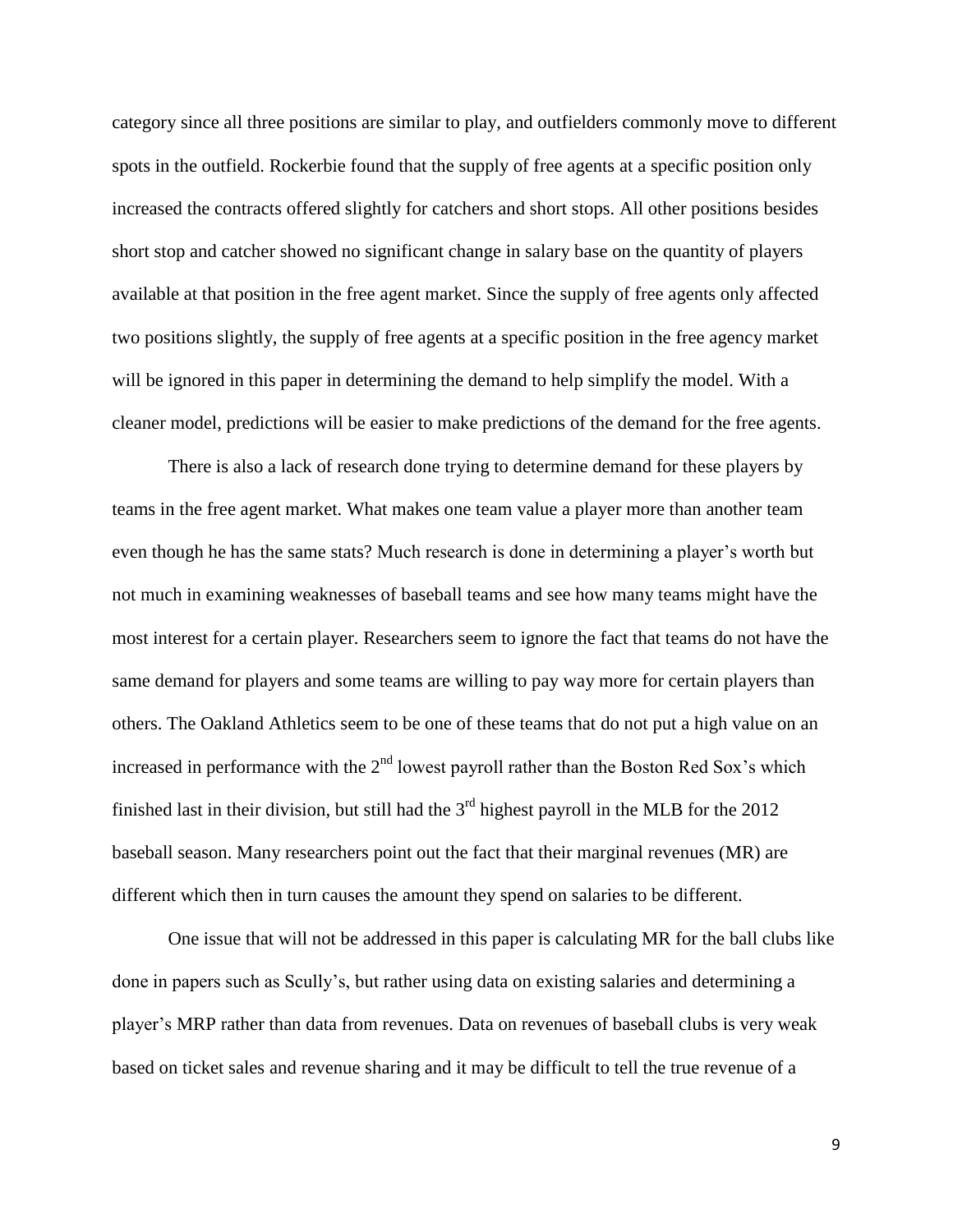team. Today, baseball clubs are planning TV deals that have a worth as much as \$4 billion dollars. (Bloomberg.com) This information is available to clubs in private but not necessarily to the public, which may make it difficult to derive a team's true MR. Instead, it is presumed that clubs have more information and offer contracts based on their knowledge of what their true MR is. Salaries of current players should give more information on what a team's true MR is.

A question looked at in many research papers is what stops wealthy teams from buying all the top free agents since there is no salary cap. This was not an issue back when the reverse clause was in effect because, because a team can hold onto talent for as long as they want. A research paper called "Implications of the Auction Mechanism in Baseball's Free Agent Draft", written by James Cassing and Richard Douglas, finds that players still tend to sign contracts with bad teams because "a player is most valuable at the margin to a team with the least amount of talent." This means that a team with a poor player, production wise (in this study WAR will be the measure), at a specific position will have a greater benefit of signing the free agent than presumably a wealthy team with already good talent at the position. This gives more incentive for weaker teams to sign talented free agents than already successful teams since their Marginal Benefit (MB) is higher.

Using data from the 2012 season from baseball\_refrence.com, the most desired free agents can be determined from subtracting the current war of the team by position from the free agents. Once the amount of WAR increase is determined, groups can determined on how much teams are willing to spend per war increase based on their 2012 salaries. Using this data together, the amount a team is willing to offer a free agent can then be determined.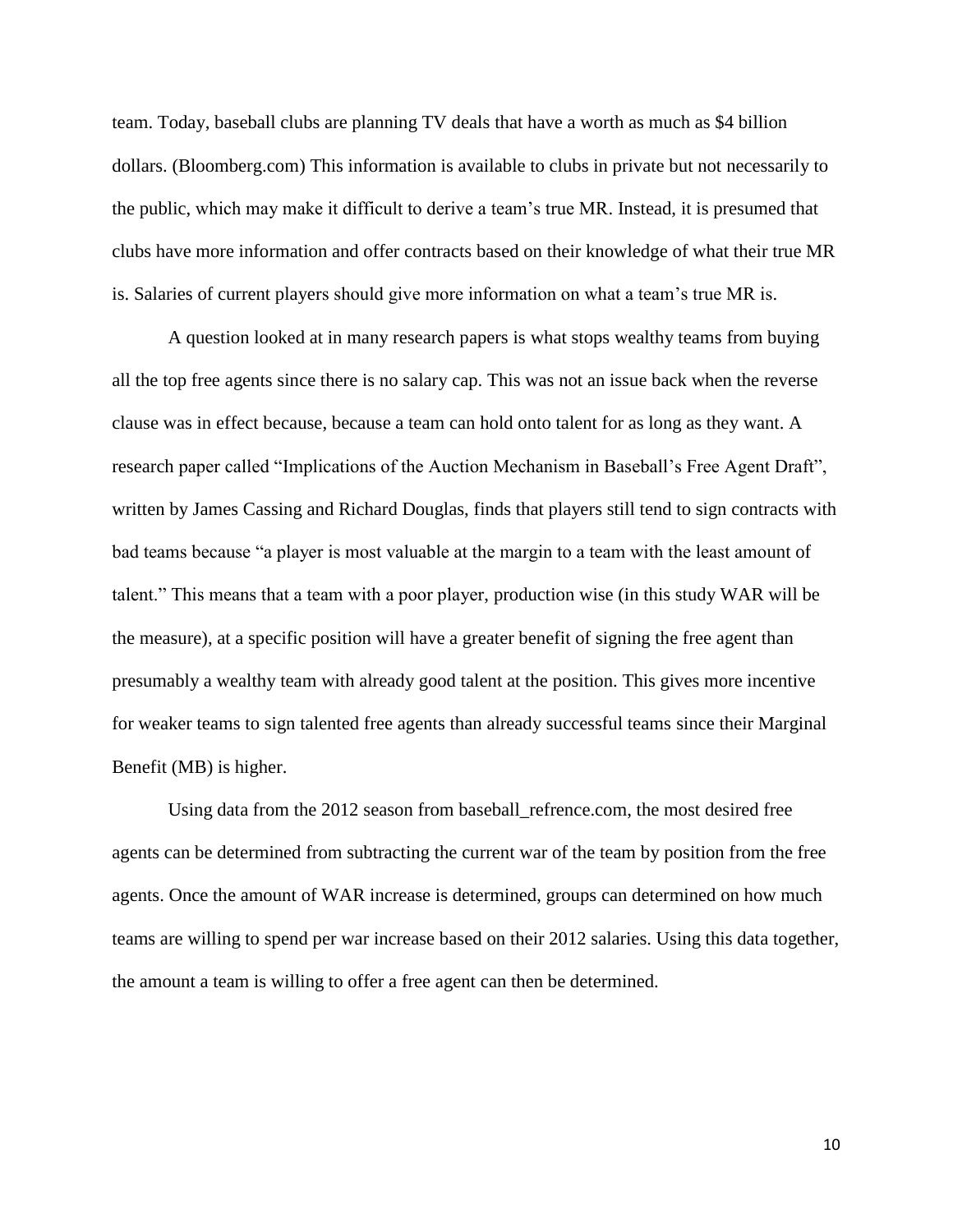## **Economic Model**

For this paper, all of the statistics will use data from the 2012 season to calculate WAR. This paper will also use current rosters as of November  $15<sup>th</sup> 2011$  to help decide where a team's weaknesses are. Free agents also as of November 15<sup>th</sup> 2012 were the only free agents considered in this paper. A projected lineup for the 2013 season takes the highest WAR at each position for each team to assemble the projected lineup since these should be the best players on a team. Finally, this paper only chooses to look at the best pitcher for a team instead of using data from all the pitchers on a team's rotation.

To be able to make a decision on which free agent would make a best fit for a team based on an increase in WAR, we must assume that increase in WAR is also relates to an increase in a team's winning percentage. In Houser's paper, he found that OBP and WHIP was the best two statistics to best predict team, but left out the statistic WAR. Since WAR is a combination of OBS, WHIP, and several other defensive statistics and is also widely used by experts in the baseball field as the single best statistic to evaluate a player's overall performance, we will assume that an increase in war is directly related to an increase in a team's win percentage. Another assumption made will be that there are different groups of teams that value the addition of one more win differently. Some teams have payrolls four times more than other ball clubs, so we can expect that there is a difference in value based on an increase in one win versus another team.

One more assumption that will be used for this model is that a team's main focus in the free agency market will be to improve their starting lineup. The players who spend the most time on the field of play will have a greater affect than a backup player who is only on the team to give a player a rest or to fill in in case of an injury. Thus, a team will want to fix their starting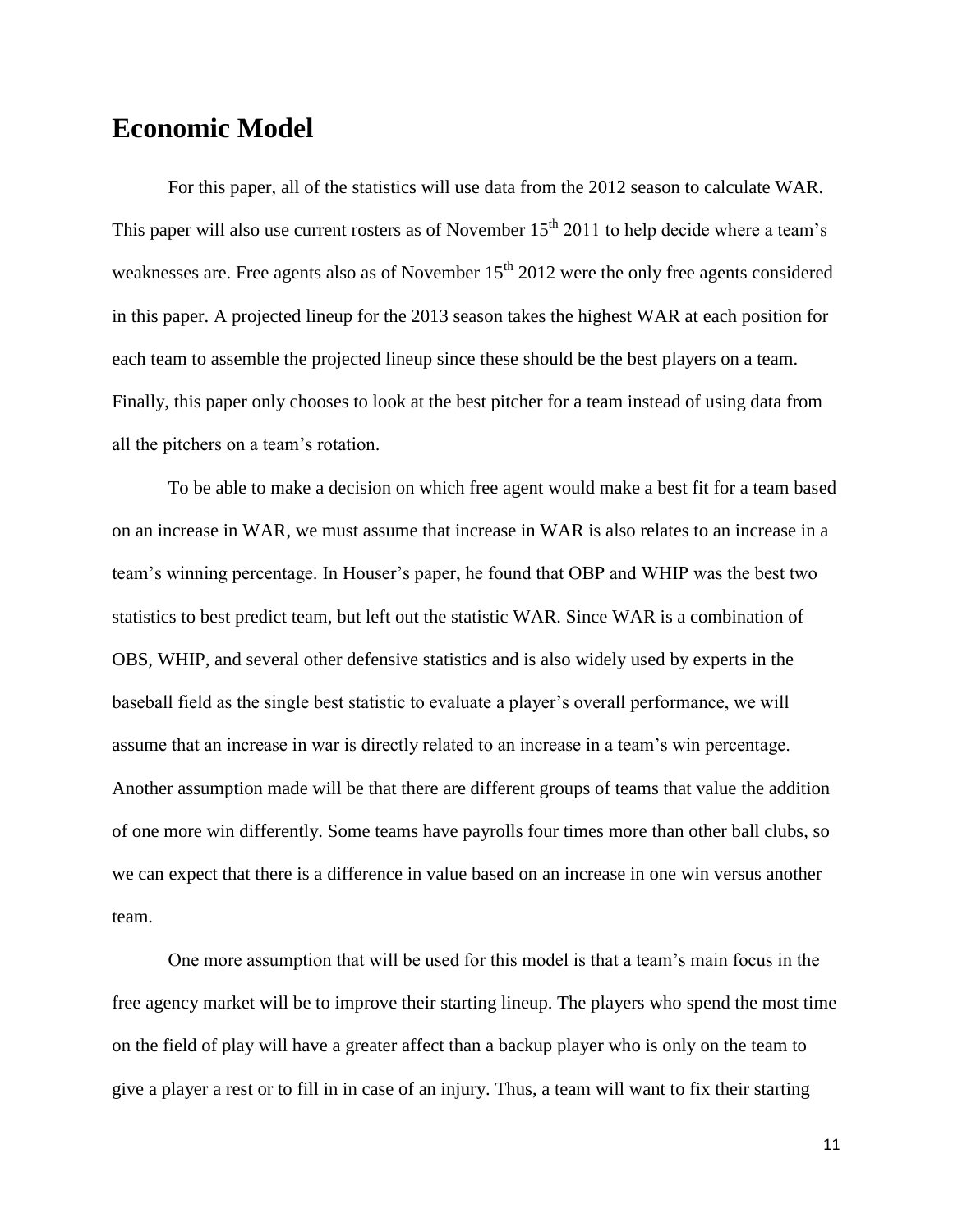lineup before they work on their fill-in players. It is also true that teams may also want to upgrade their bench players too, but this will not be addressed in this player since bench players do no play as major as a role to a team's winning percentage as starters.

To figure out how much a team values an increase in one win, the assumption will be made that owner's think that payroll is related to how well a team does. If payroll did not have an effect, there would be no reason for teams to have a bidding war for certain players. This is based on the idea that a team with a smaller payroll should not expect to win as many games as a team with a larger payroll. An owner spending more money on salaries has a higher value for a win. A regression can be run based on a team's payroll to help determine the team's value of an increase in one win.

With these assumptions, the first step will be to test how a team's total WAR for the starting lineup relates to a team's winning percentage. By running a regression on a team's total WAR for the starting lineup, the regression will produce the marginal benefit of an increase in one WAR to a team's winning percentage. Then, how much a team values an increase in war can be calculated by first grouping the teams with a cluster analysis based on their payroll for their starters to group teams with similar spending habits. Then dummy variables can be assigned to these groups and a regression can be run with these dummy variables on team's starting payroll to get what the average pay was for a starter in each group.

With the knowledge of what a team paid for to achieve their 2012 win percentage, a simple equation can be used to calculate how much value they would have placed to have the free agent versus a current starter the team currently has. By finding the difference in war from the free agent and the current starter, then multiplying it by the coefficient for the spending group a team is in, an estimated demand for the free agent for each team can be calculated. Once this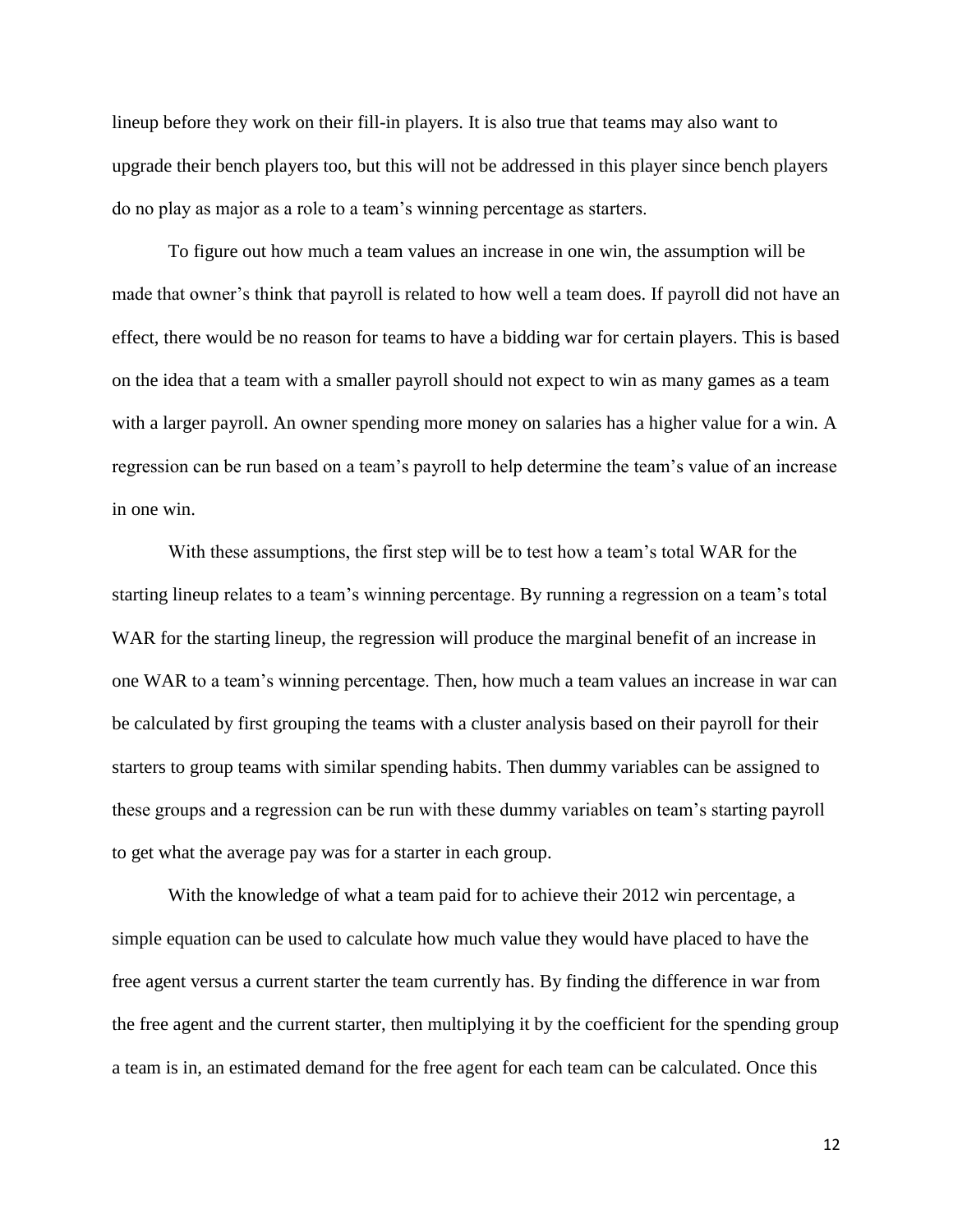demand is calculated, teams can be projected based on each team getting one of the top free

agents based on the highest demand first and then the second highest demand and so on.

# **Empirical Analysis**

For this report, total war of the starter's was the only variable used to calculate a team's

winning percentage. The regression equation used to estimate a team's win percentage was:

$$
TWP = \beta_0 + \beta_1 TTW + \epsilon
$$

Where:

 $TWP = Team's winning Percentage$ TTW = Team's total WAR ε = Random Disturbance term

The regression equation used to estimate a team's payroll for a starter in this report is:

$$
TALS = \alpha_0 + \alpha_1 SL_1 + \alpha_2 SL_2 + \alpha_3 SL_3 + \epsilon
$$

Where:

TALS= the teams average lineup salary  $SL =$  Dummy variable for spending level  $\epsilon$  = Random Disturbance term

The equation use to calculate a team's demand for a specific free agent would be:

$$
TD{= \alpha^* * (WAR_{FA} - WAR_1)}
$$

Where:

 $TD = A$  team's demand for a the specific player  $\alpha^*$  = The coefficient for the team's spending level  $WAR_{FA}$  = WAR statistic for the Free Agent  $WAR_1 = WAR$  statistic for the current position based on the project starter at the position for the team.

To test how well war predicts a team winning percentage, a regression using a team's total war can be used to predict a team's winning percentage. Since WAR is supposed to be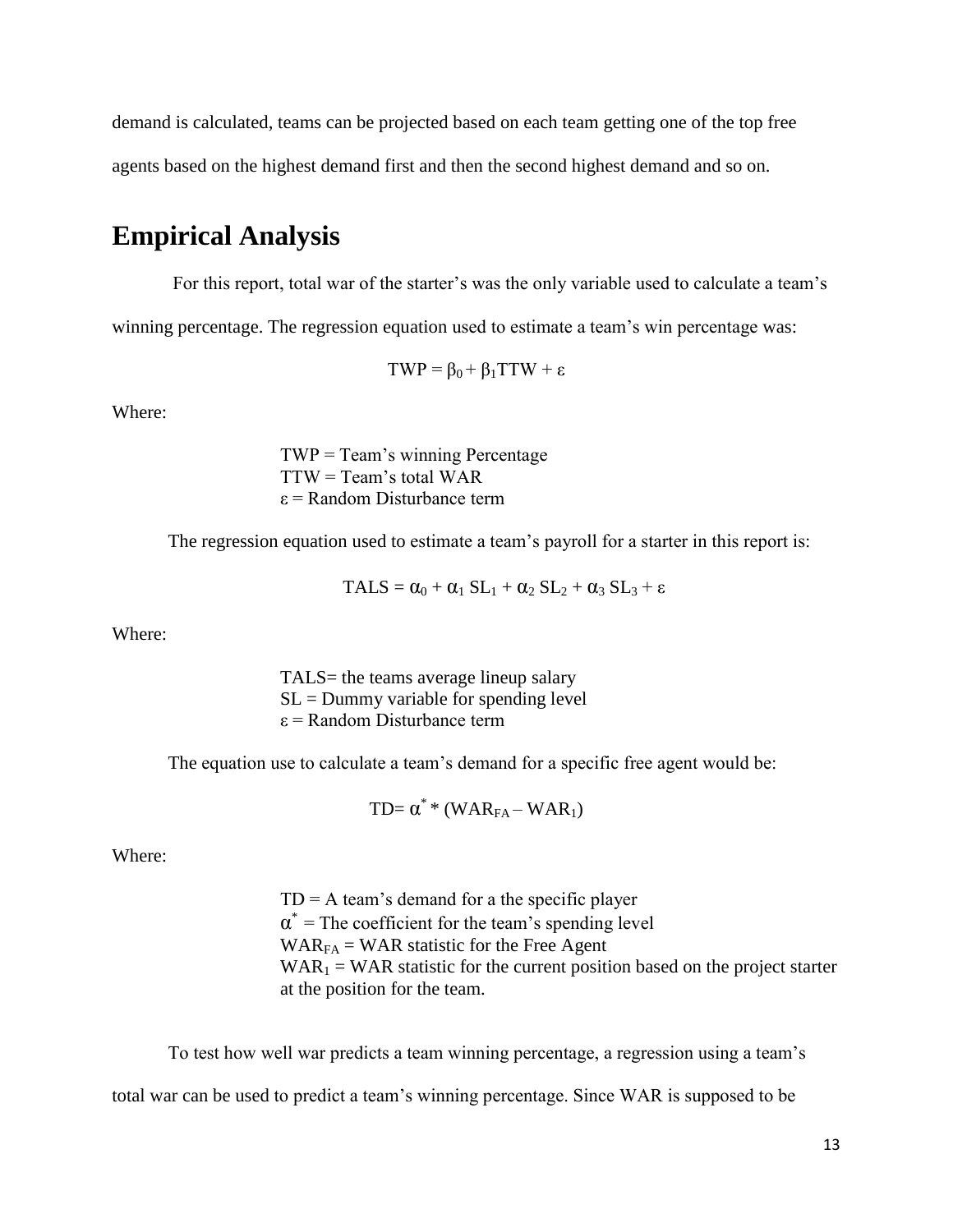directly related to a team's winning percentage, we would expect the intercept to be equal to .380 since a team with a total  $WAR = 0$ , which would be a team full of replacement players, was the agreed value for a winning percentage for a team. We should also expect the intercept of a team's total war to be .0123 since an extra win would be equal to a .0123 increase in win percentage out of a 162 game season. Running a regression we get results shown in Table 1:

#### **Winning Percentage Regression**

 $TWP = Team$  Winning Percentage TTW = Team Total War  $\epsilon$  = Random Disturbance term

(p-values in parentheses)

$$
TWP = .4234 + .01429 TTW + ε
$$
  

$$
(\leq .0001)^* \quad (.0187)^*
$$

Standard Error  $= 0.02858$ Adjusted  $R^2 = 15.29\%$  $F-Statistic = 6.23$  $DF = 29$ 

\* Indicates significance at the 5% level

As it turns out, WAR does prove to be a significant predictor of a team's winning percentage with a p-value of .0187. It also turns out that the intercept and the coefficient for team's total war is not as expected. While the coefficient for a team's winning percentage seems to be close, but the intercept seems to be significantly different than what was predicted. With an intercept of .4234, it is .0434 more percentage win points than predicted which translates into 2.32 extra wins in the 2012 season than what was the general agreed upon from the research. This does not seem to be a lot though when looking at a 162 game season. Looking at the distribution of war by position for the 2012 season might point out some explanation of the results obtained from the regression.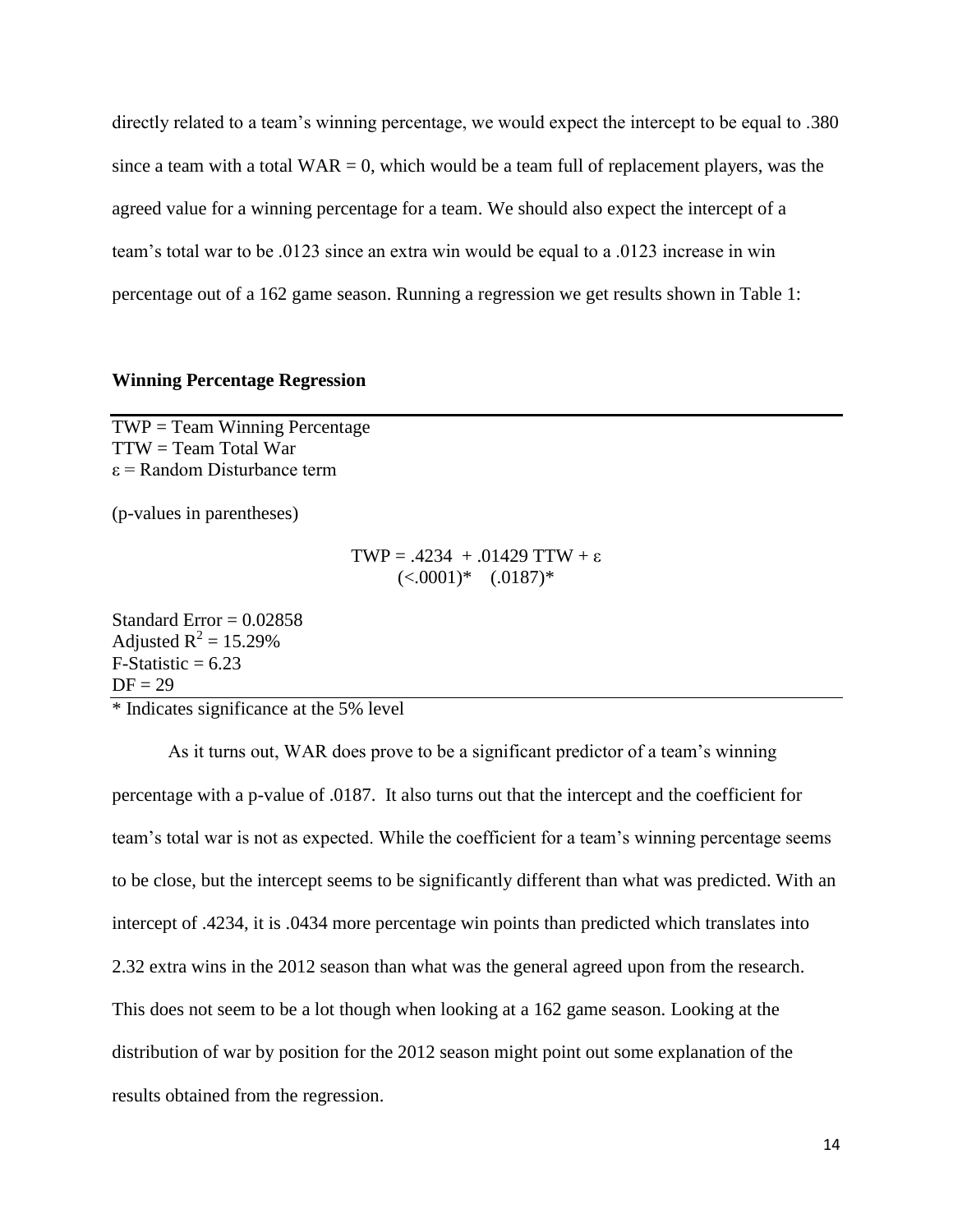Table 1 shows the distribution of WAR by position for the 2012 season. The average war for the 2012 season appears to be less than zero for almost every position, even though it would be expected WAR to be slightly above zero. This would explain the higher intercept and the higher coefficient for WAR since the average player performed worse than the expected average of zero which means replacement players would be able to win more games. With these results it would be safe to continue on and say that WAR is good evaluation of a player's MP.

The next step to determine the how much demand a team might have for a particular player will be to look at a team's spending habits. This hopefully will give insight on what a team truly values an increase in WAR which is their MRP. Teams will be categorized by their spending on salary for the 2012 season. To do this, a cluster analysis will be done to determine several different categories of spending based on their 2012 salaries for their 25 man roster. By doing a cluster analysis on the teams, we can find common spending habits from these teams. It is difficult to describe spending habits of a particular team but by grouping teams together with similar spending habits it will give a more general view on how much they spend for players. Once the appropriate number of groups is decided and each team is assigned to a group, this data can then be used to determine what each team values an increase of WAR is.

Based on the Cluster Analysis Dendrogram, the cluster analysis shows that using four spending categories would be a good way to categorize the spending habits of the 30 major league clubs. This means that there are four different groups where teams have similar spending habits based on their 2012 salary. Dummy variables can then be assigned base on their spending habits  $(SL_1 - SL_4)$ .  $SL_1$  will represent the highest spending level while  $SL_4$  will represent the lowest spending level. With this data, a regression can be run using the spending level dummy variables to determine total war of the rosters for the top players in the 2012 season.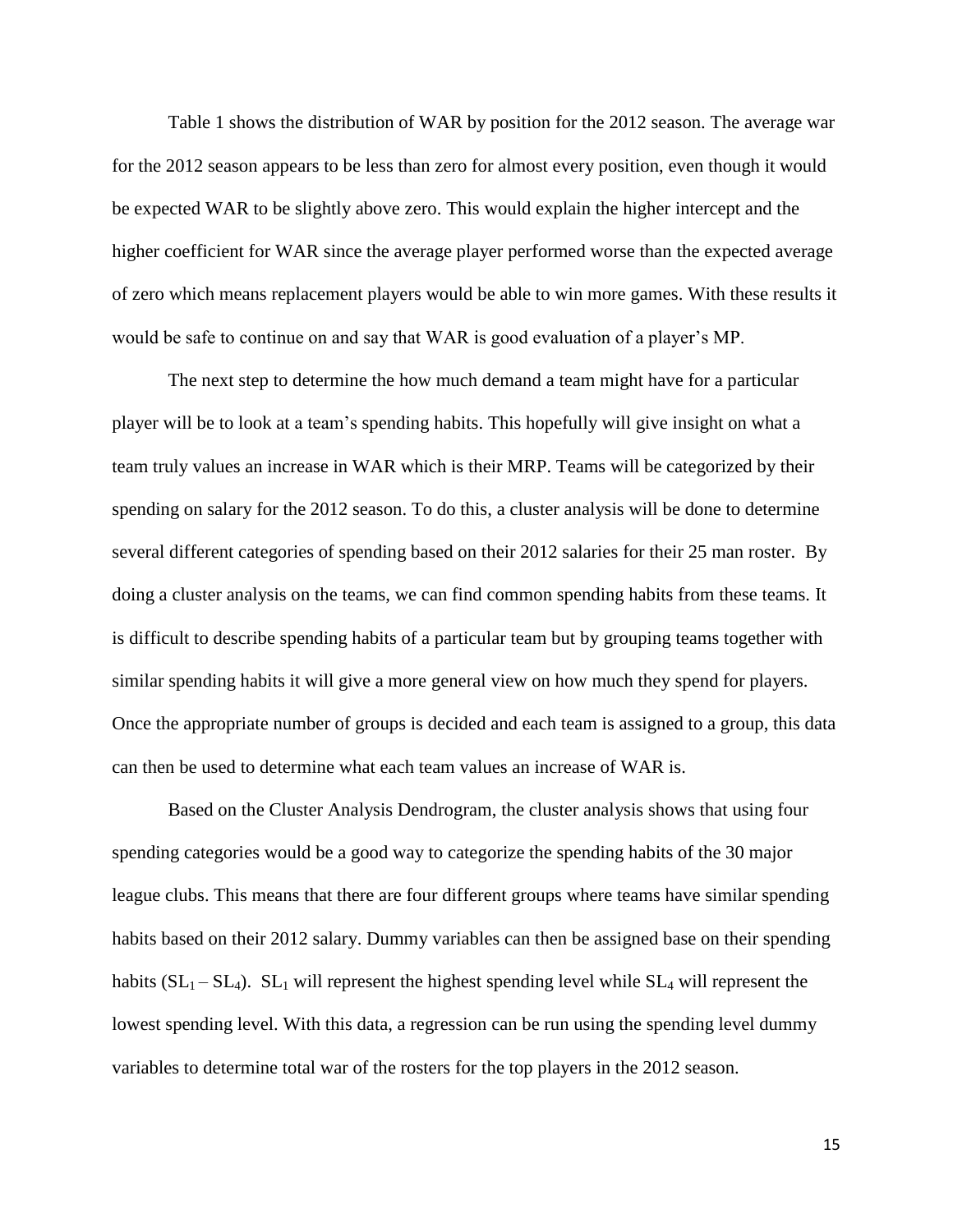#### **Starter Payroll Regression**

TALS = Team Average Starting Payroll  $SL =$  Dummy variable for spending level  $\epsilon$  = Random Disturbance term

(p-values in parentheses)

TALS =  $3,329,443 + 12,786,474 \text{ SL}_1 + 6,644124 \text{ SL}_2 + 2,832,659 \text{ SL}_3 + \epsilon$  $(\leq 0.0001)^*$   $(\leq 0.0001)^*$   $(\leq 0.0001)^*$   $(\leq 0.0001)^*$ Standard Error  $= 2.7009$ Adjusted  $R^2 = 93.80\%$  $F-Statistic = 147.17$  $DF = 27$ 

\* Indicates significance at the 5% level

With this regression, the spending level dummy variable can be given a coefficient that represents how much a team is willing to pay for a starter. The intercept of  $\alpha_0$  represents the spending level of lowest spending group for war in the 2012 season while the coefficients of the other groups represent how much more the other spending groups spent per WAR an increase in war than the lowest group. The intercept plus the coefficient for the dummy variable is the amount a team values an increase in win.

The next step would be to figure out how much each free agent can increase war by if they were to be added to a certain team's roster. Based on a team's projected 2013 starting lineup, the amount of increase in WAR can be calculated for each position based on the free agent. Then, the value of the increase can then be multiplied by the team's spending level coefficient. This number will represent a team's demand for the specific free agent which can be used to determine a free agent's MPR to the team. The multiplication of coefficient represents how much the team values that increase in WAR.

By using this equation, we can find the MRP for the free agent for a specific team. This does not mean that this is how much a that a team will offer a contract, but rather the increase in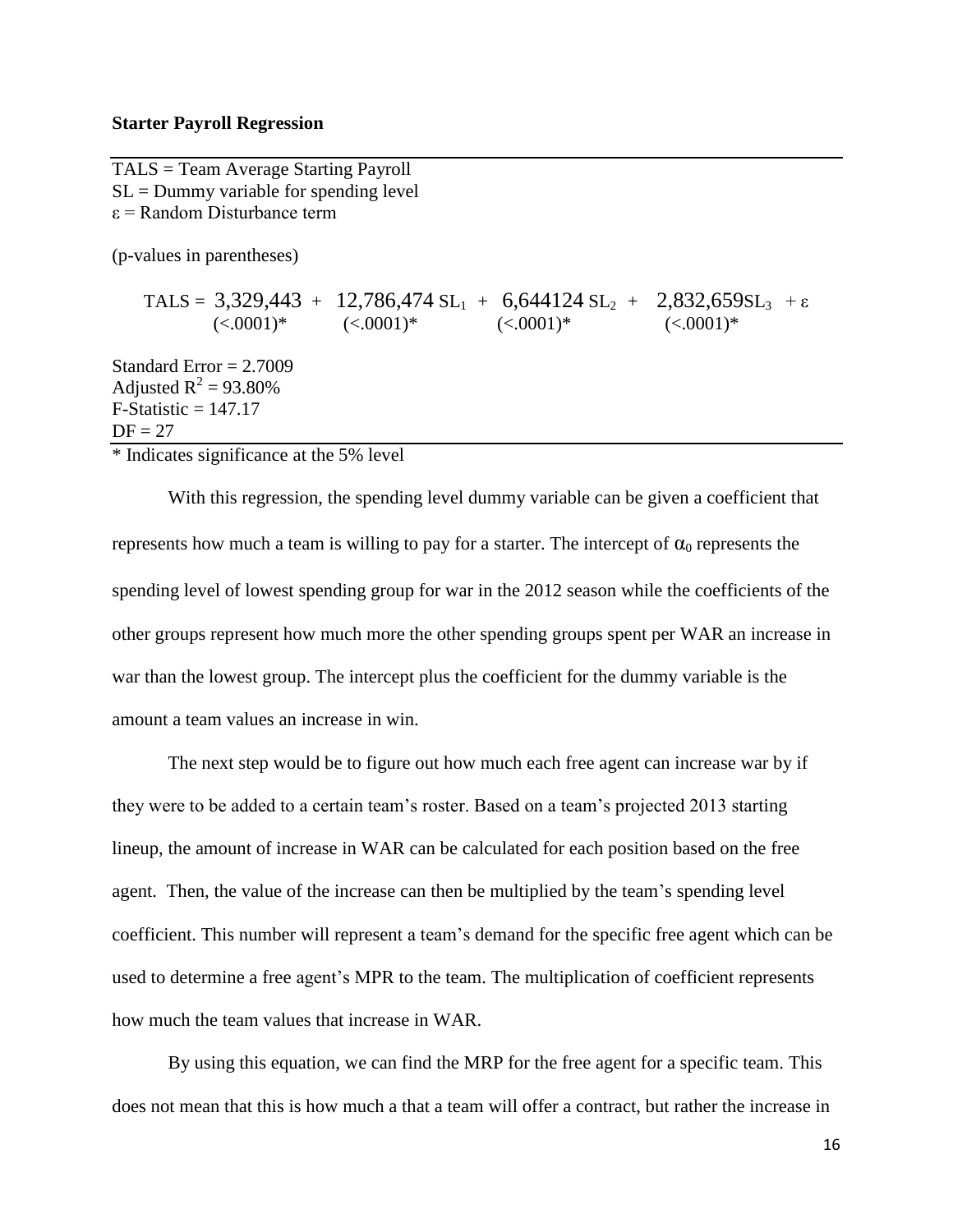expected value increase that the team would have received in having the player over their current position player if both the current position player and the free agent were to put up the same numbers in 2013 as they did in 2012. Table 2 lists the demand for Michael Bourn, the top center fielder free agent based on war, by team.

From this table, we see that the Boston Red Sox's had the highest Demand for Bourn. This is because their current center fielder had a war of .02 and Boston had a high value for the increase in the value for an increase in WAR. As mentioned by Cassing and Douglass, the highest demanding team is not from the highest spending group since these teams already had good centerfielders. Though some teams may have had worse centerfielders than Boston, their value of an increase in WAR was larger causing them to have the highest demand for Bourn. It is also important to note that teams such as the Los Angles Angels do not have negative demand for Michael Bourn, but rather prefer to have their current centerfielder, Mike Trout, more. This could also be done for any free agent that is available which can give a general manager valuable information when putting together a competitive team.

Because a wealthy team will not get all of the top free agents, it can be assumed that every team has a chance to sign one of the top 30 free agents even though this is not a guarantee. (Cassing & Douglass) It is possible to generate a possible list of probable destinations based on the demand estimated for them. Table 2 shows the data generated from this data.

Table 3 shows the projected destinations of the top 30 free agents base on the assumptions set in place. It is important to notice that for teams do not have negative demand for certain players at the bottom of the table, but they just prefer to have their current starter over the best free agent that was still available. As predicted by our formula and Cassing & Douglass, even though some of the wealthy team's take a few of the top players, there are some teams such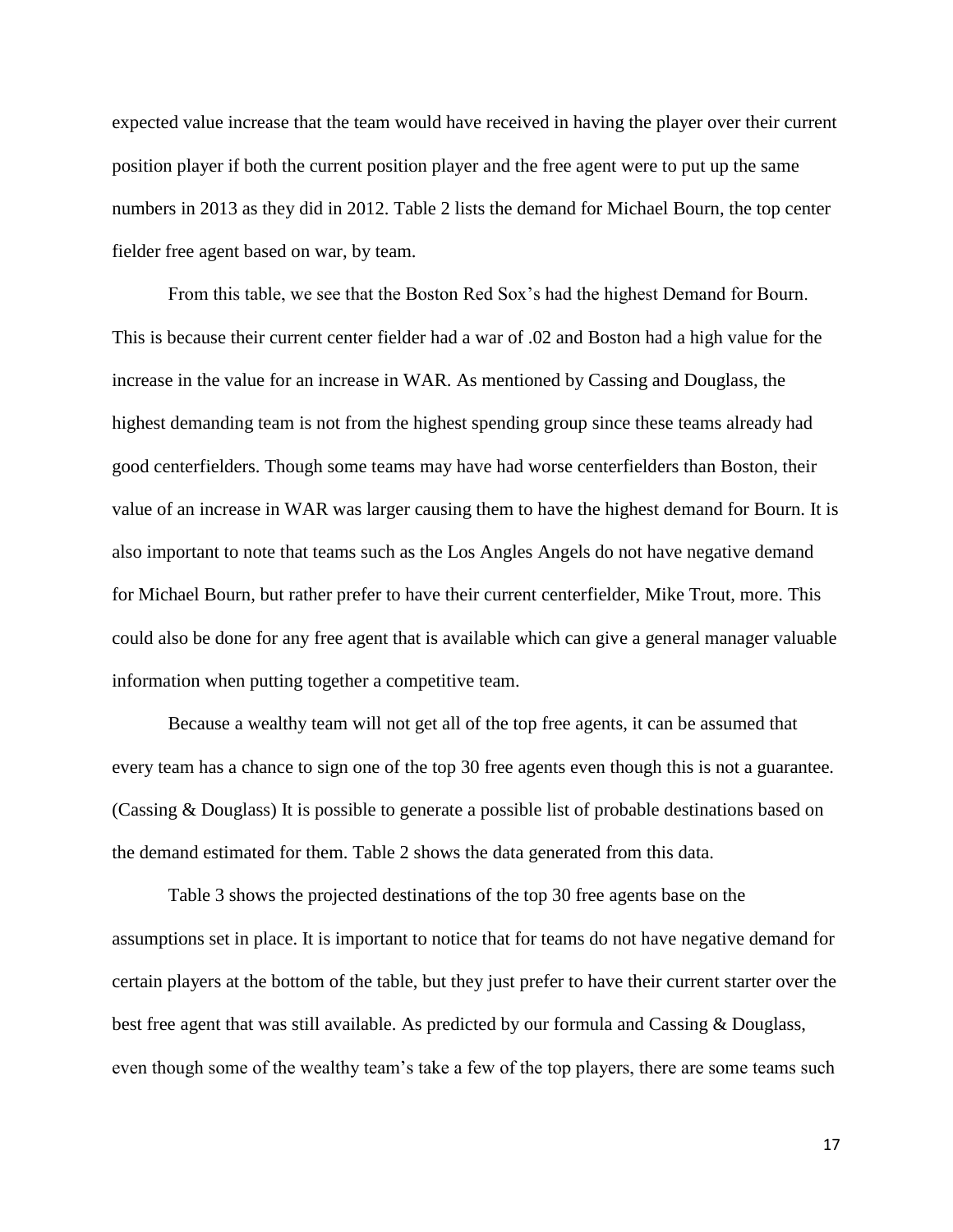as the Miami Marlins who are still able to jump above the top spending teams such as the New York Yankees in demand for a free agent. It is also important to note that the demand is not salaries that would be offered but just a measurement of the value of the increase in production for the team. Several other factors would be taken into account that would affect the contract offered.

## **Conclusion**

The purpose of this paper was to find a good way to solve for each of the thirty teams demand for a specific free agent. In the process of solving this problem, it was found that WAR by itself was a good way to evaluate a player's MB for a team. Maybe better than both Scully's or Houser's method for evaluating since it is the only variable used to evaluate how a player affects a team's winning percentage and does not include other variables. It also does not include variables like league or if a team was in contention or not to predict a team's winning percentage which is something a player cannot control.

By using the MB of the player with what teams paid for an extra war, a good understanding of what demand there was for each free agent from each team. With this data, a general manager could presumably decide if he wanted to increase his value of WAR to sign the free agent, and how much the increase would have to be based on other team's interests. This model could also be used to figure out the effects of a trade with a few small changes.

Another main purpose of this paper was to successfully predict the locations of where these free agents end up. To date, Juan Pierre signed a contract with the Miami Marlins on November  $18<sup>th</sup>$  for 1.8 million dollars. (ESPN.com) Juan Pierre going to the Marlins based on his MB and the teams MR is exactly what this model predicts in this paper. Most of the other free agents are still to sign a contract with a team.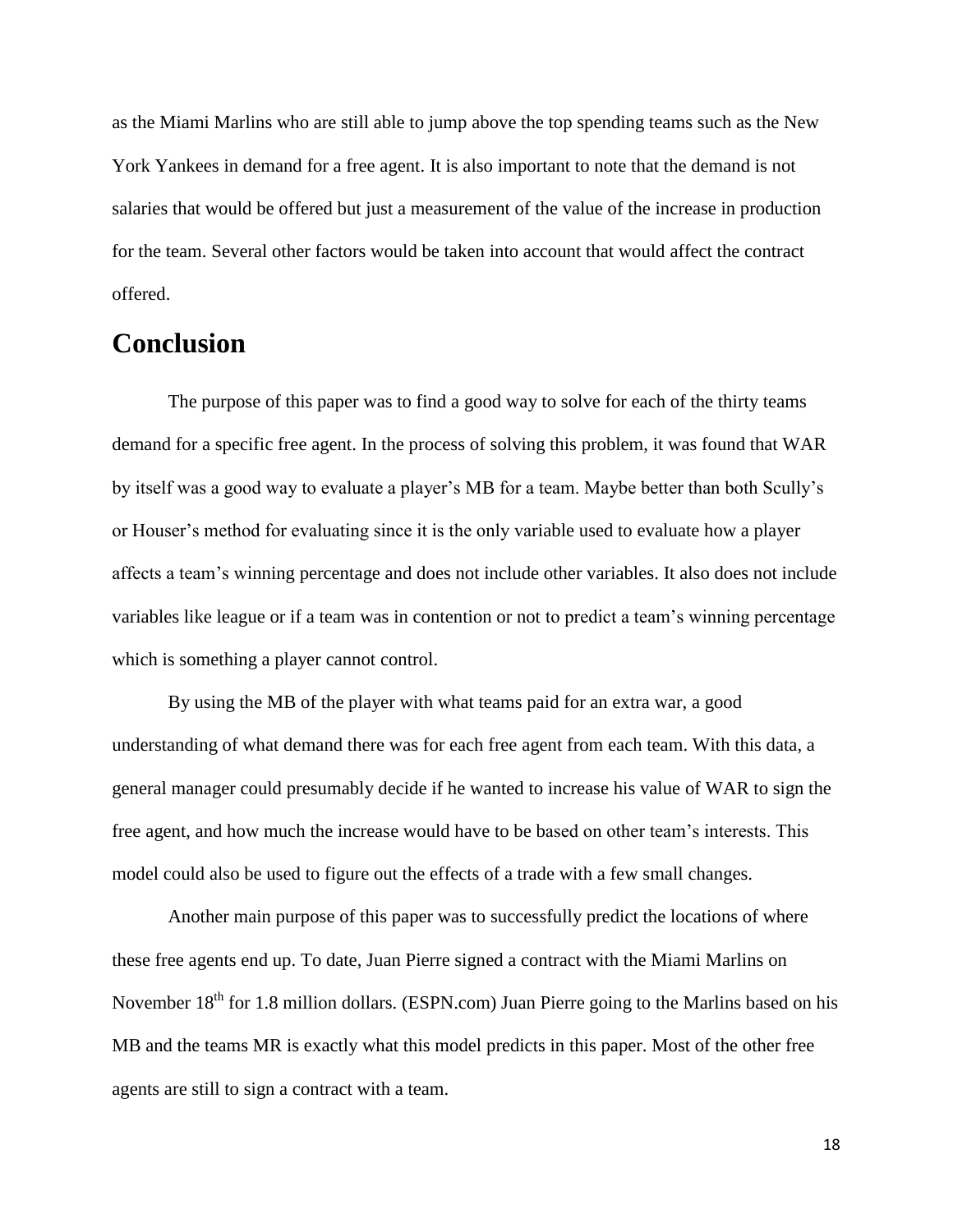A good follow-up study would be to see how successful this model is in predicting the end locations of these free agents. It would be good to see the top 3 or 5 demanders for a player and see if the free agent actually ends up with one of those teams. If a free agent does end up with one of those teams it could be considered a successful prediction, but if the free agent did not it would be considered not successful. By evaluating how successful this model is, changes can then be studied later to make the model more successful.

Of course, there are many other factors that may contribute to the demand of a free agent that was not tested in this paper. This paper only used the previous year (2012) as the basis of demand for the free agent. This would most likely be one of the most important factors in determining demand for a free agent, but age and other variables may also play a crucial role. Most notably the top left fielder in this study, Melky Cabrera, tested positive for steroids in the 2012 and served a 50 game suspension. (Mitchell) This will almost certainly drive down the demand for him, no matter how good his 2012 season was. More exploration is need on other factors that may influence a team's demand such as age of a player, injury history, and off field issues may all be factors that influence a team's demand which like the value for MR may be significantly different for certain teams. A team may choose to pursue a free agent who had a worse 2012 season than a free agent who is at the end of his career and has had a history of injury problems since there might be more risk with this player.

Another point that can be expanded on in this paper is the analysis of a team's demand for pitchers. A true team needs five quality pitchers in the rotation usually to successfully make it through the season. This paper only looks at the quality of the best pitcher on each team versus the free agents and does not look into the quality of the other four pitchers in the rotation. It would be important to look at the quality of the other four pitchers since the other four pitchers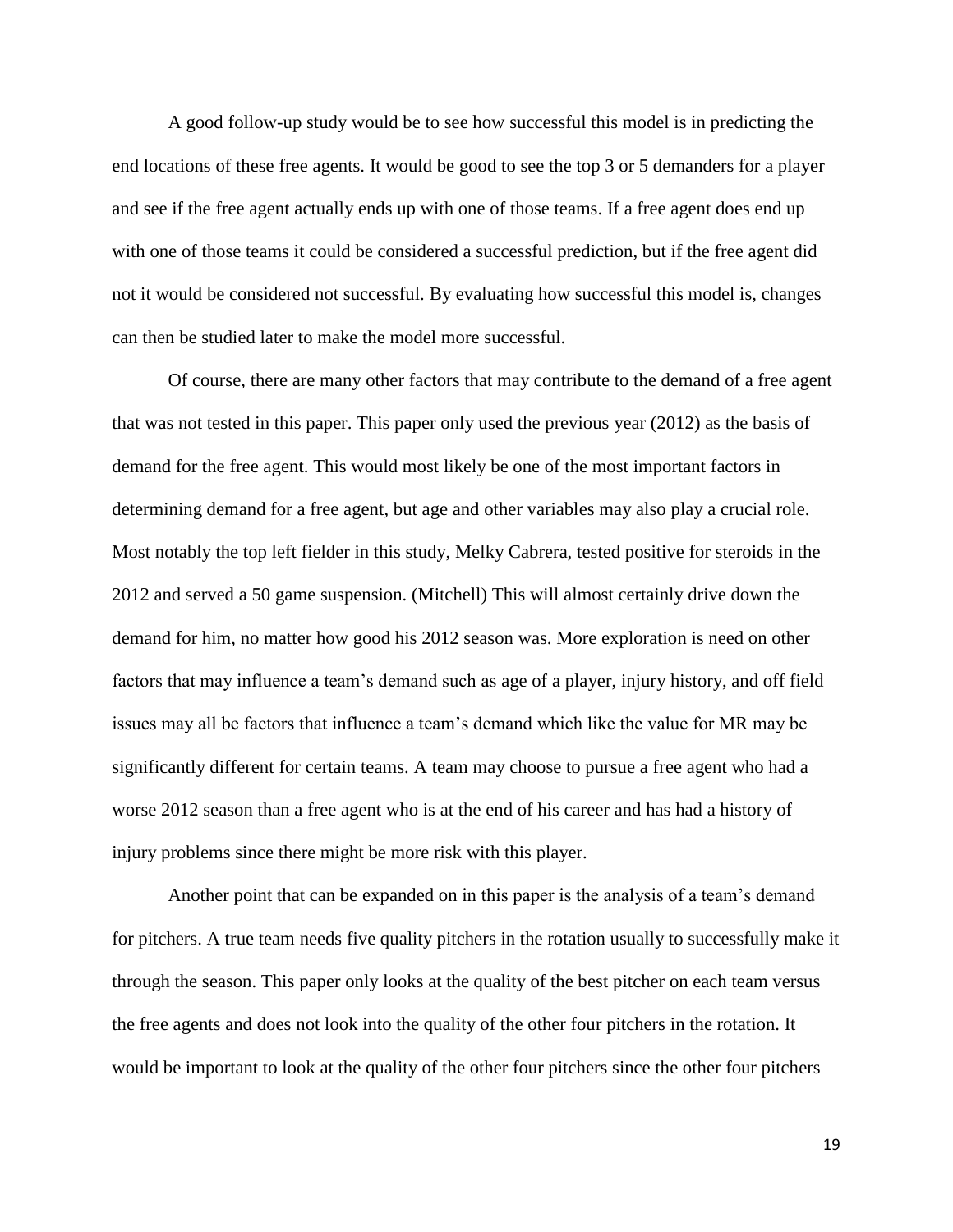usually pitch just as many games as the Ace of the team. Some teams may want to focus on improving these positions which is not covered in this model.

Another point in this paper that could have been adjusted is grouping all three outfielders into one category since it is easy for one outfielder to shift from left, center, or right since each position is very similar defensively. Some teams may choose to sign a talented hitting outfielder and choose to move him to another spot in the outfield to get more production. This could also have an effect on demand which is not included in this paper.

This study could also be used on other professional sports to study demand for free agents in their respective free agent markets. Other sports may have different rules on free agency which are not as wide open as baseball, so some adjustments may have to be made. WAR is also a variable only specific to baseball and there might not be another statistic equivalent to this in another sport so other variables may have to be used to evaluate a player's MP.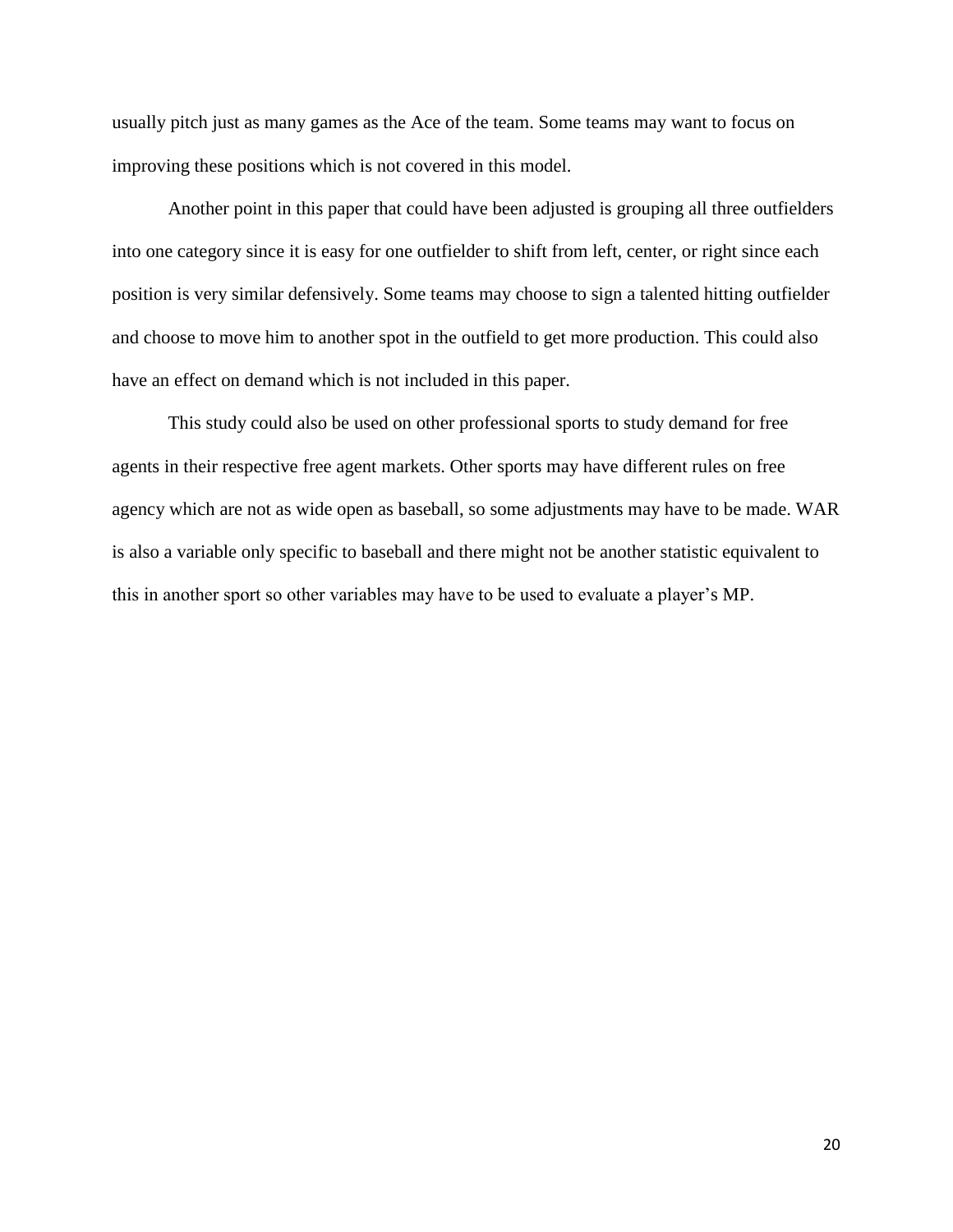**Appendix A**

# **Regression 1**

## *The SAS System*

## *The REG Procedure Model: MODEL1 Dependent Variable: TWP*

| <b>Number of Observations Read</b> | 30  |
|------------------------------------|-----|
| <b>Number of Observations Used</b> | 30. |

| <b>Analysis of Variance</b> |           |                          |                              |                |          |  |  |
|-----------------------------|-----------|--------------------------|------------------------------|----------------|----------|--|--|
| <b>Source</b>               | <b>DF</b> | Sum of<br><b>Squares</b> | <b>Mean</b><br><b>Square</b> | <b>F</b> Value | $Pr$ > F |  |  |
| Model                       |           | 0.02858                  | 0.02858                      | 6.23           | 0.0187   |  |  |
| Error                       | 28        | 0.12837                  | 0.00458                      |                |          |  |  |
| <b>Corrected Total</b>      | 29        | 0.15695                  |                              |                |          |  |  |

| <b>Root MSE</b>       |          | $0.06771$ R-Square | 0.1821 |
|-----------------------|----------|--------------------|--------|
| <b>Dependent Mean</b> |          | $0.50000$ Adj R-Sq | 0.1529 |
| <b>Coeff Var</b>      | 13.54213 |                    |        |

| <b>Parameter Estimates</b> |    |                                                                 |         |       |                      |  |
|----------------------------|----|-----------------------------------------------------------------|---------|-------|----------------------|--|
| <b>Variable</b>            | DF | <b>Standard</b><br><b>Parameter</b><br><b>Estimate</b><br>Error |         |       | t Value   $Pr >  t $ |  |
| Intercept                  |    | 0.42340                                                         | 0.03308 | 12.80 | < .0001              |  |
| <b>Totalwar</b>            |    | 0.01429                                                         | 0.00572 | 2.50  | 0.0187               |  |

\*Regression output from SAS on team win percentage using total starter WAR.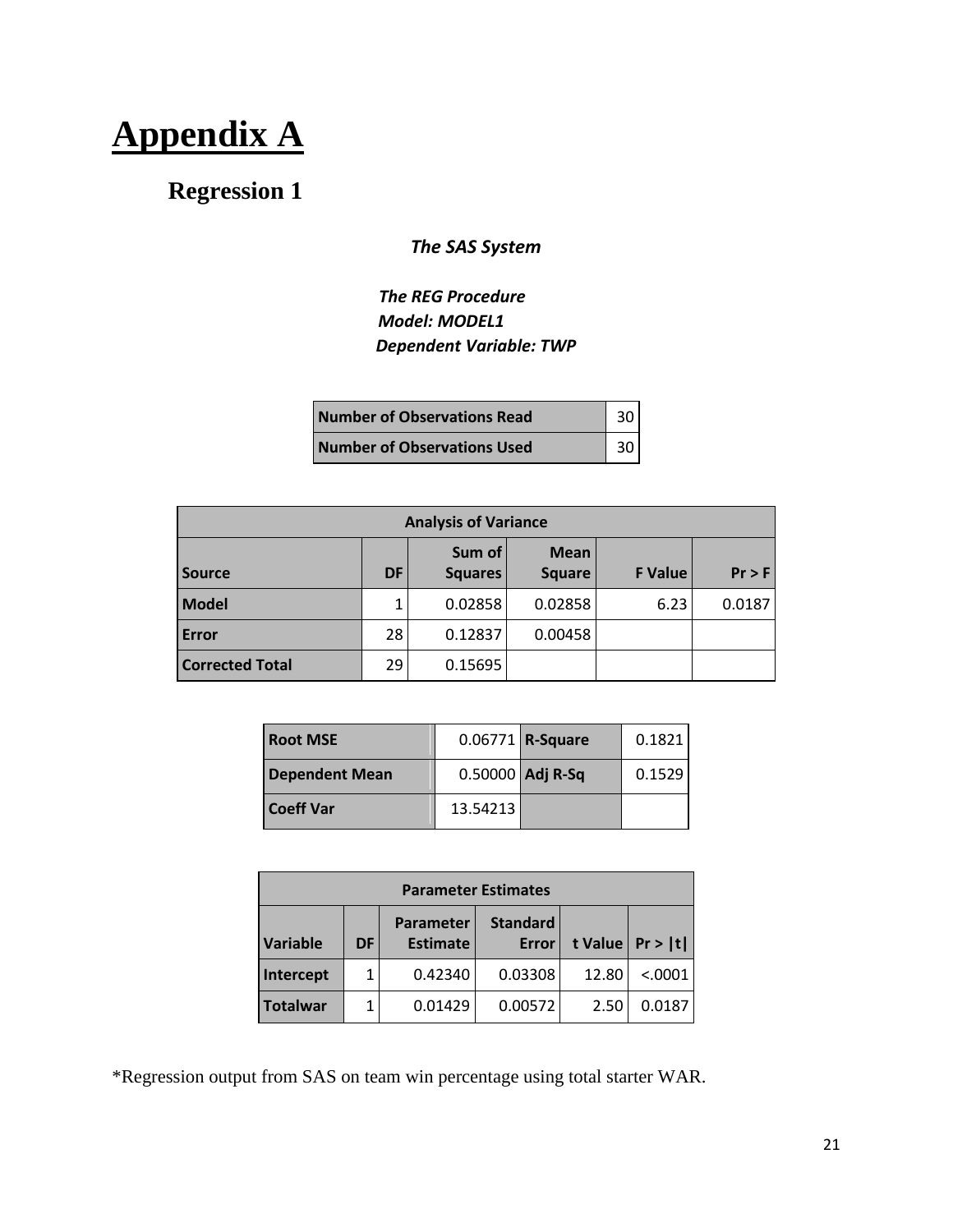**Residual Analysis 1**



\*Residual plots from regression 1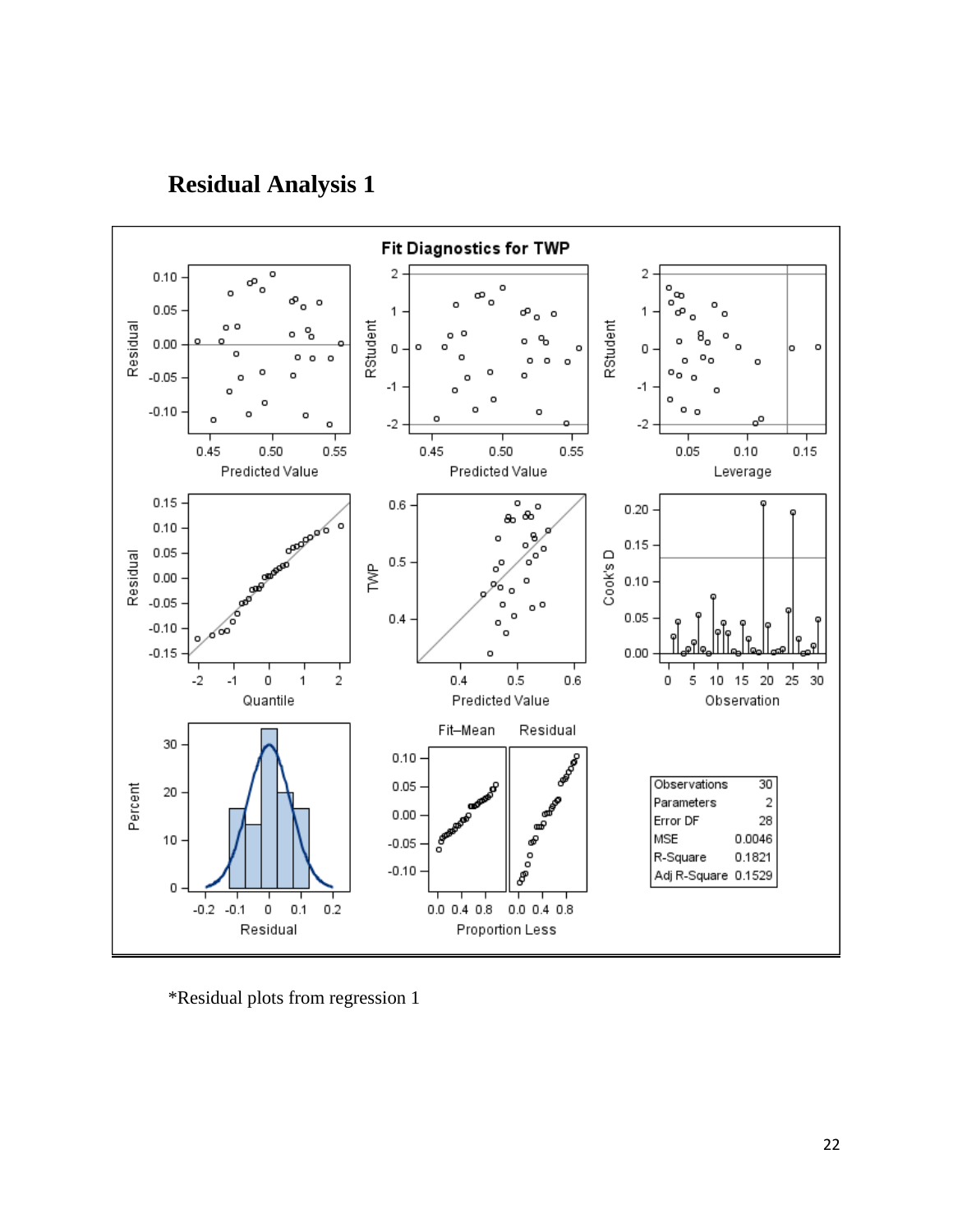# **Table 1**



*\*This graph shows the distribution of war by each position including outliers for the* 

*2012 season.*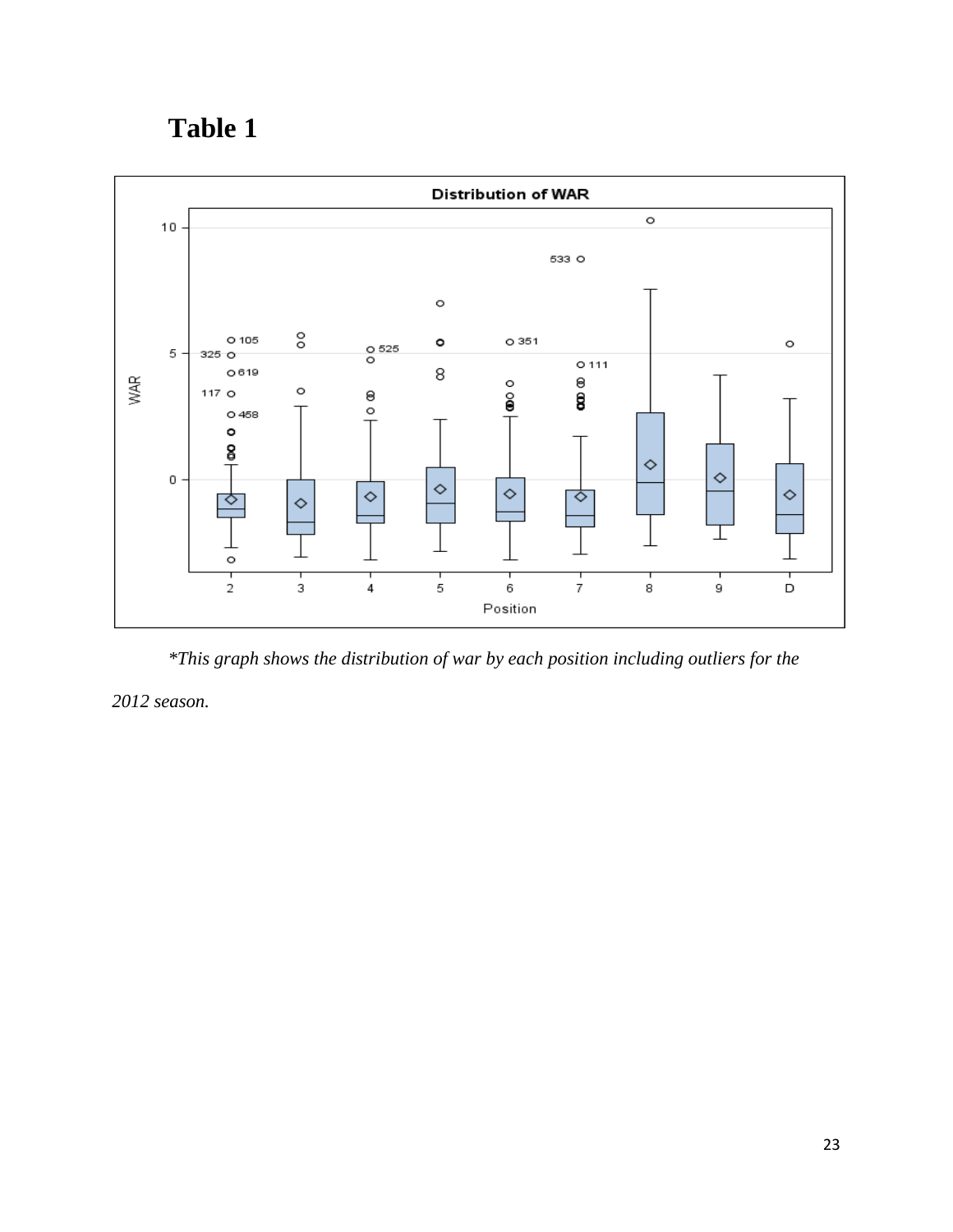# **Cluster Analysis Dendrogram**

# **Dendrogram of 2012 payrolls by Team**



\*Produced using JMP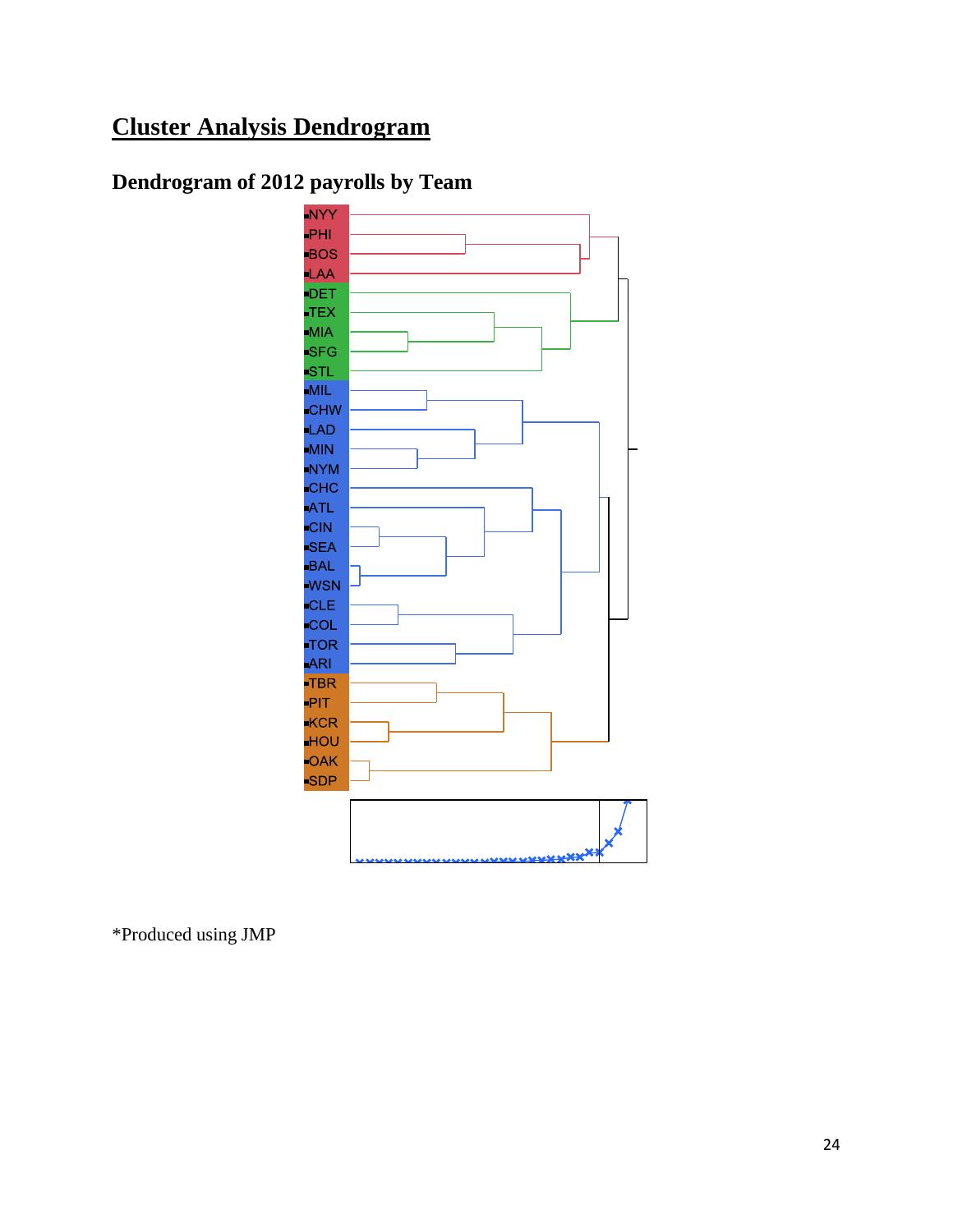### **Regression 2**

## *The SAS System*

*The REG Procedure Model: MODEL1 Dependent Variable: Starter Payroll*

| <b>Number of Observations Read</b> | $\vert$ 30 |
|------------------------------------|------------|
| <b>Number of Observations Used</b> | $\vert$ 30 |

| <b>Analysis of Variance</b> |           |                          |                              |                |          |  |
|-----------------------------|-----------|--------------------------|------------------------------|----------------|----------|--|
| <b>Source</b>               | <b>DF</b> | Sum of<br><b>Squares</b> | <b>Mean</b><br><b>Square</b> | <b>F</b> Value | $Pr$ > F |  |
| <b>Model</b>                | 3         | 4.586387E14              | 1.528796E14                  | 147.17         | < .0001  |  |
| <b>Error</b>                | 26        | 2.700886E13              | 1.038802E12                  |                |          |  |
| <b>Corrected Total</b>      | 29        | 4.856476E14              |                              |                |          |  |

| <b>Root MSE</b>       |                  | 1019216 <b>R-Square</b> | 0.9444 |
|-----------------------|------------------|-------------------------|--------|
| <b>Dependent Mean</b> | 7557990 Adj R-Sq |                         | 0.9380 |
| <b>Coeff Var</b>      | 13.48529         |                         |        |

| <b>Parameter Estimates</b> |           |                                     |                                 |         |         |
|----------------------------|-----------|-------------------------------------|---------------------------------|---------|---------|
| Variable                   | <b>DF</b> | <b>Parameter</b><br><b>Estimate</b> | <b>Standard</b><br><b>Error</b> | t Value | Pr >  t |
| Intercept                  | 1         | 3329443                             | 416093                          | 8.00    | < .0001 |
| SL1                        | 1         | 12786474                            | 657901                          | 19.44   | < .0001 |
| SL <sub>2</sub>            | 1         | 6644124                             | 617166                          | 10.77   | < .0001 |
| SL <sub>3</sub>            | 1         | 2832659                             | 492328                          | 5.75    | < .0001 |

\*Regression output from SAS on a team's starting payroll based on spending level.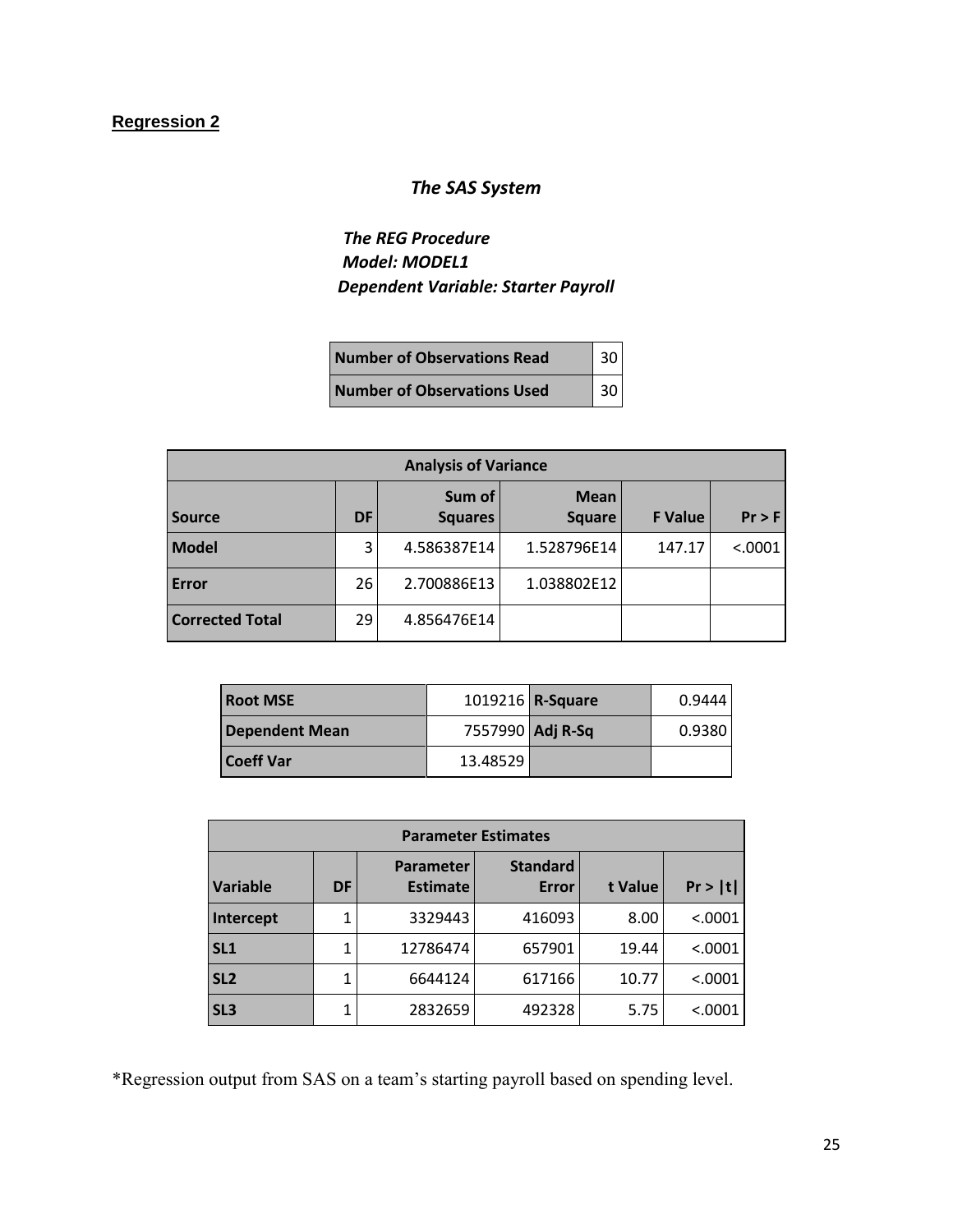## **Regression Analysis 2**



\*Residual plots from regression 2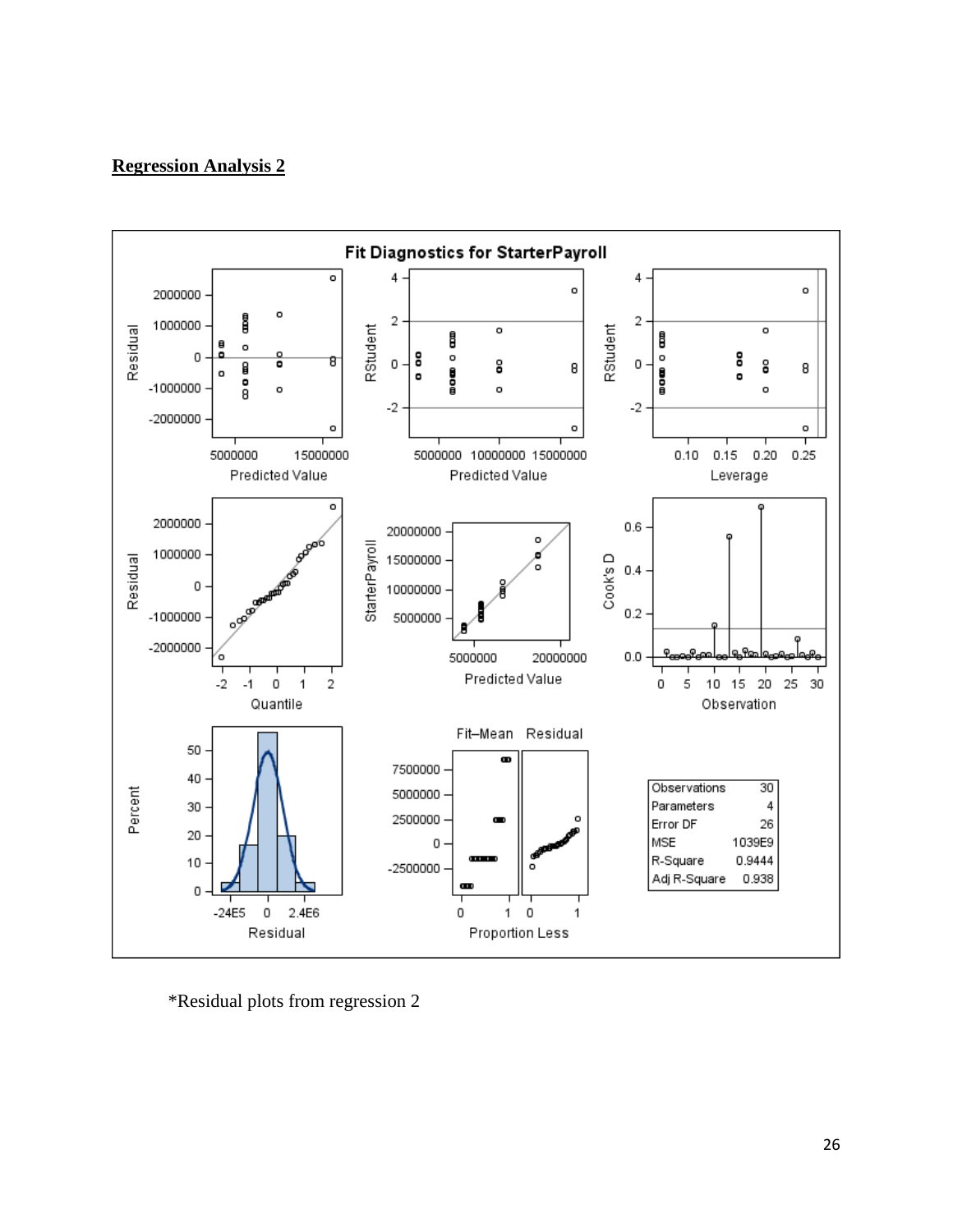# **Appendix B**

## **Table 2**

## *Demand for Free Agent Michael Bourn By Team*

| Team       | <b>Demand</b> |
|------------|---------------|
| <b>BOS</b> | 74,386,243    |
| <b>NYY</b> | 38,606,572    |
| TEX        | 37,049,207    |
| TOR        | 36,930,224    |
| <b>NYM</b> | 29,569,671    |
| CIN        | 29,297,710    |
| ATL        | 27,439,819    |
| ARI        | 22,935,622    |
| CHC        | 21,234,513    |
| MIA        | 19,670,581    |
| STL        | 19,528,842    |
| SEA        | 19,500,011    |
| CLE        | 18,887,649    |
| <b>MIN</b> | 18,357,196    |
| HOU        | 14,638,963    |
| SDP        | 13,348,837    |
| <b>KCR</b> | 10,604,750    |
| <b>CHW</b> | 9,568,499     |
| LAD        | 9,539,279     |
| WSN        | 9,001,781     |
| MIL        | 8,099,124     |
| DET        | 6,262,964     |
| COL        | 5,623,093     |
| <b>BAL</b> | 5,455,421     |
| OAK        | 3,540,456     |
| PIT        | $-9,649,202$  |
| LAA        | -90,963,045   |

\*Created using SAS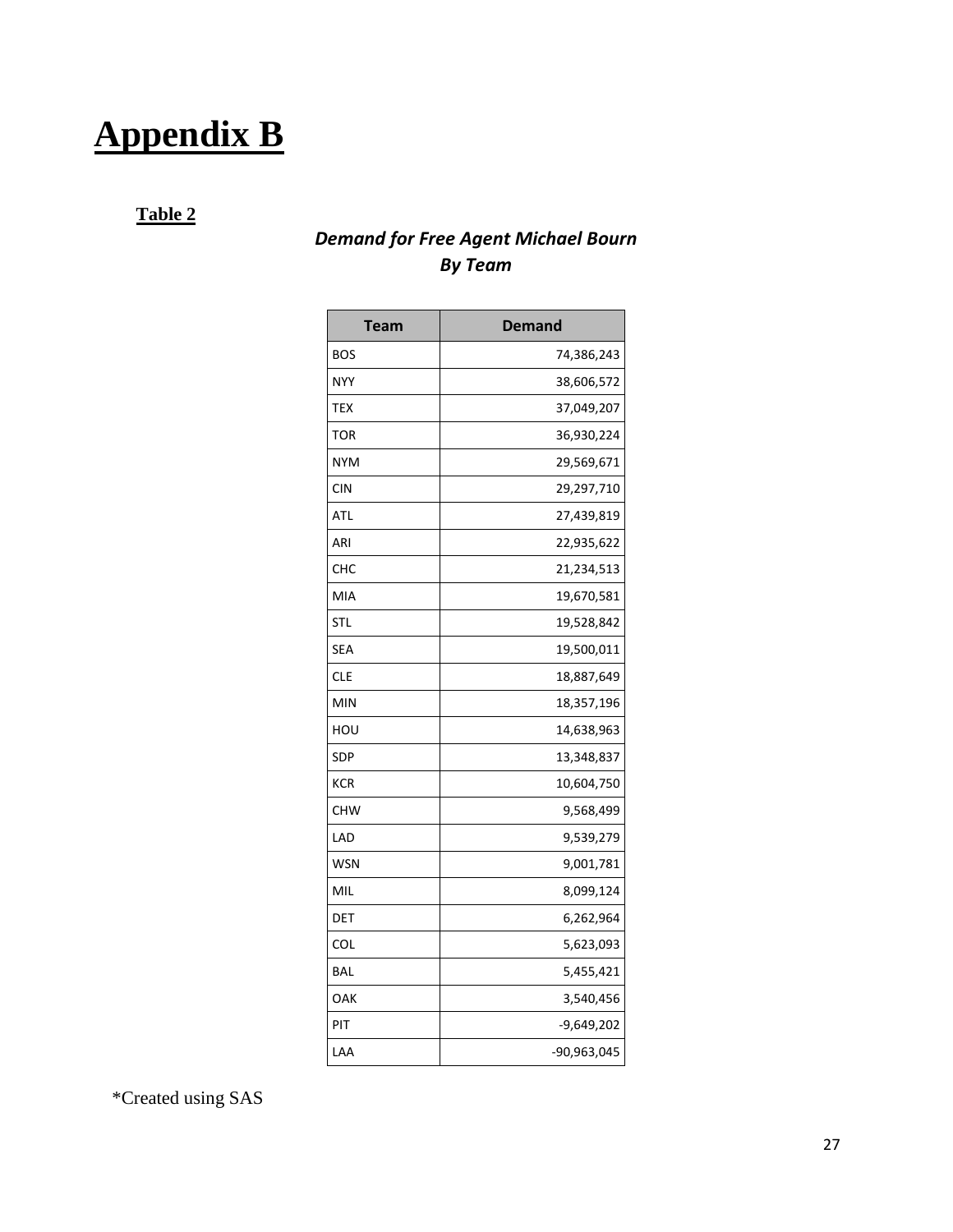# *Table 3 Projected Free Agents*

| <b>Free Agent Name</b> | <b>Position</b> | <b>Team</b> | <b>Demand</b> |
|------------------------|-----------------|-------------|---------------|
| Melky Cabrera          | 7               | PHI         | 84,196,778    |
| Adam LaRoche           | 3               | <b>BOS</b>  | 58,287,282    |
| David Ortiz            | D               | LAA         | 52,745,687    |
| Juan Pierre            | 7               | MIA         | 43,599,355    |
| A.J. Pierzynski        | $\overline{2}$  | <b>NYY</b>  | 37,397,706    |
| Michael Bourn          | 8               | <b>NYM</b>  | 29,569,671    |
| Josh Hamilton          | 8               | <b>CIN</b>  | 29,088,409    |
| Kyle Lohse             | $\mathbf{1}$    | <b>COL</b>  | 27,329,728    |
| Jonny Gomes            | D               | <b>TEX</b>  | 25,881,028    |
| Marco Scutaro          | 4               | <b>STL</b>  | 24,180,717    |
| Jeff Keppinger         | 5               | <b>CHW</b>  | 19,166,944    |
| Angel Pagan            | 8               | ARI         | 17,671,205    |
| Eric Chavez            | 5               | <b>CHC</b>  | 12,897,667    |
| Carlos Lee             | 3               | <b>SEA</b>  | 9,783,701     |
| Mike Napoli            | 2               | SDP         | 8,099,949     |
| Maicer Izturis         | 5               | <b>ATL</b>  | 7,996,622     |
| <b>Edwin Maysonet</b>  | 6               | <b>BAL</b>  | 6,445,248     |
| Lance Berkman          | 3               | <b>CLE</b>  | 5,283,960     |
| <b>Russell Martin</b>  | $\overline{2}$  | <b>TBR</b>  | 3,911,248     |
| <b>Kevin Youkilis</b>  | 5               | OAK         | 3,082,285     |
| Kelly Johnson          | 4               | LAD         | 2,068,762     |
| Alberto Gonzalez       | 6               | <b>SFG</b>  | 1,373,917     |
| Carlos Pena            | 3               | <b>WSN</b>  | 683,945       |
| David Ross             | $\overline{2}$  | HOU         | 413,539       |
| Jeremy Guthrie         | $\mathbf{1}$    | <b>TOR</b>  | 397,258       |
| Kelly Shoppach         | 2               | PIT         | $-494,298$    |
| Randy Wolf             | $\mathbf{1}$    | <b>KCR</b>  | $-2,789,633$  |
| <b>Gerald Laird</b>    | 2               | <b>DET</b>  | -11449607     |
| Dioner Navarro         | $\overline{2}$  | MIL         | -17594497     |
| Luke Carlin            | 2               | <b>MIN</b>  | -36769461     |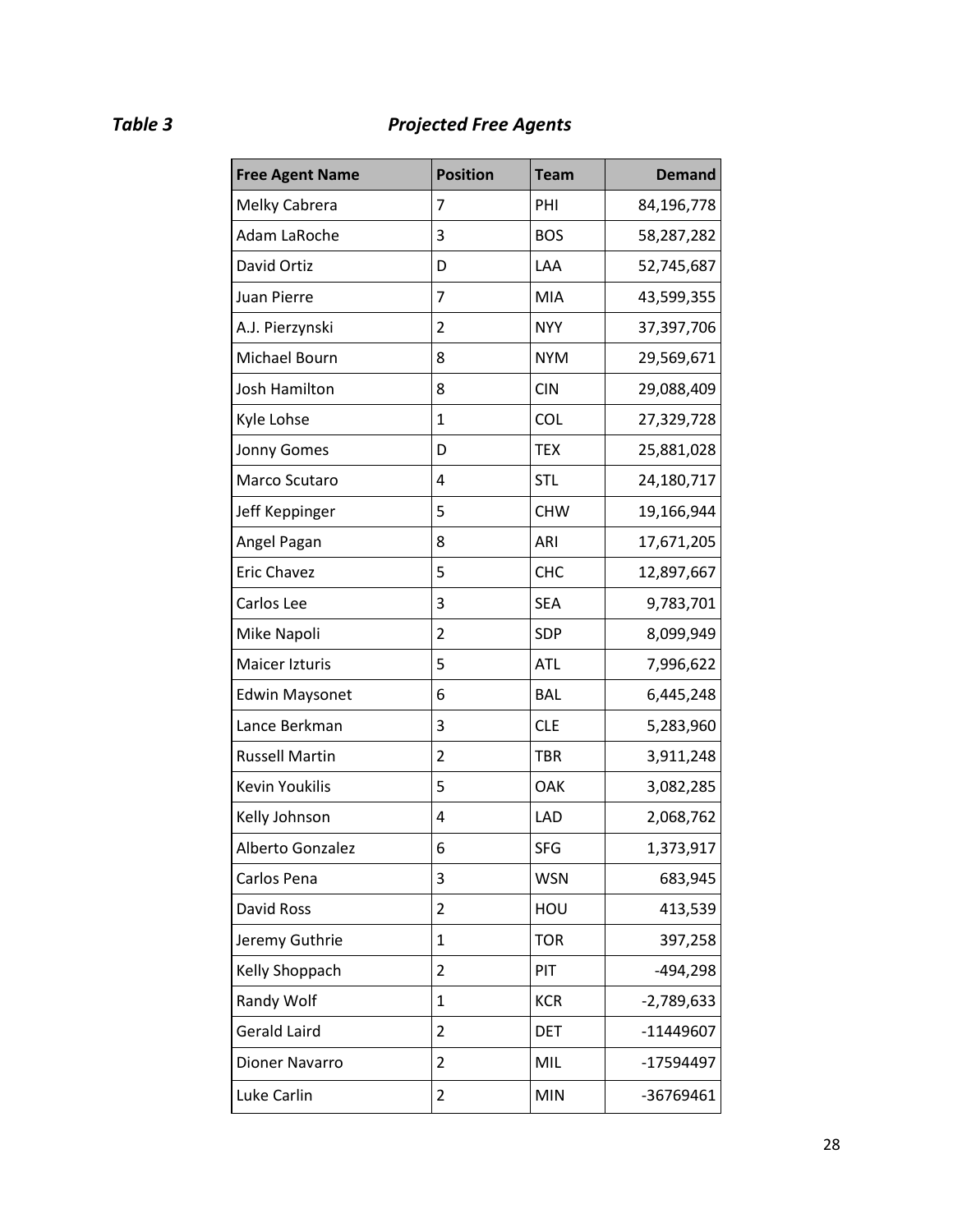# **Works Cited**

- Aberle. Jeff. "WAR Lords of the Diamond (Position Players)". *Beyond the Box Score.* (21 June, 2009). *<* [http://www.beyondtheboxscore.com/2009/6/12/906943/war-lords-of-the](http://www.beyondtheboxscore.com/2009/6/12/906943/war-lords-of-the-)*diamond-position>* 11 November. 2012.
- "Baseball Statistics │ Baseball-Refrence.com" < [http://www.baseballreference.com/](http://www.baseballreference.com/%09leagues/MLB) [leagues/MLB/](http://www.baseballreference.com/%09leagues/MLB)2012-standard-fielding.shtml> 11 November 2012.
- Blum, Ronald. "*Marlins-Blue Jays trade finalized*" 20. November 2012. < <http://espn.go.com/> mlb/story/\_/id/8653126/miami-marlins-salary-dump-trade-toronto-blue-jays-finalized> 1. December 2012.
- Cassing. James, Douglas. Richard. W. "Implications of the Auction Mechanism in Baseball's Free Agent Draft" *Southern Economic Journal.* (1980): 110-21. *JStor.* 25. November. 2012.
- House, Adam. "Which Baseball Statistic Is the Most Important When Determining Team Success?" *The Park Place Economist, Volume XIII* 10 *JStor* October. 2012.
- Krautmann, Anthon C, Oppenheimer, Margaret. "Free Agency and the Allocation of Labor in Major League Baseball" *Managerial and Decision Economics*. (1994) 459-469. 25 November 2012.
- Mitchell, Houston. "Melky Cabrera gets full postseason share (\$377,003) from Giants" *Los Angeles Times*. 26. November. 2012. *latimes.com.* 26. November. 2012.
- "Free Agency │ Mlb.com" "*MLBPA Info*"<http://mlb.mlb.com/pa/info/faq.jsp> 10 November 2012.
- "Reverse Clause │ History.com" <http://www.history.com/this-day-in-history/curt-floodchallenges-mlb-reserve-clause> 12 November 2012.
- Rockerbie, Duane W. "Strategic Free Agency in Baseball" *Journal of Sports Economics*. vol. 10 no. 3 278-291. 10 October. 2012.
- Scully, Gerald W. "Pay and Performance in Major League Baseball" *The American Economic Review* 64.6 (1974): 915-30. *JStor*. 10 October. 2012.
- Shelburne, Romona. "Sale of Dodgers Finalized" *ESPN.* 2. May 2012. [<http://espn.go.com/los](http://espn.go.com/los-%09angeles/mlb/story/_/id/7877983/los-angeles-dodgers-sale-guggenheim-group-finalized)[angeles/mlb/story/\\_/id/7877983/los-angeles-dodgers-sale-guggenheim-group-finalized>](http://espn.go.com/los-%09angeles/mlb/story/_/id/7877983/los-angeles-dodgers-sale-guggenheim-group-finalized) 9 November 2012.
- Slowinski, Steve. "What is WAR?" *FanGraphs.* 15. February 2010 <http://www.fangraphs.com/ library/index.php/misc/war/> 11 November 2012.